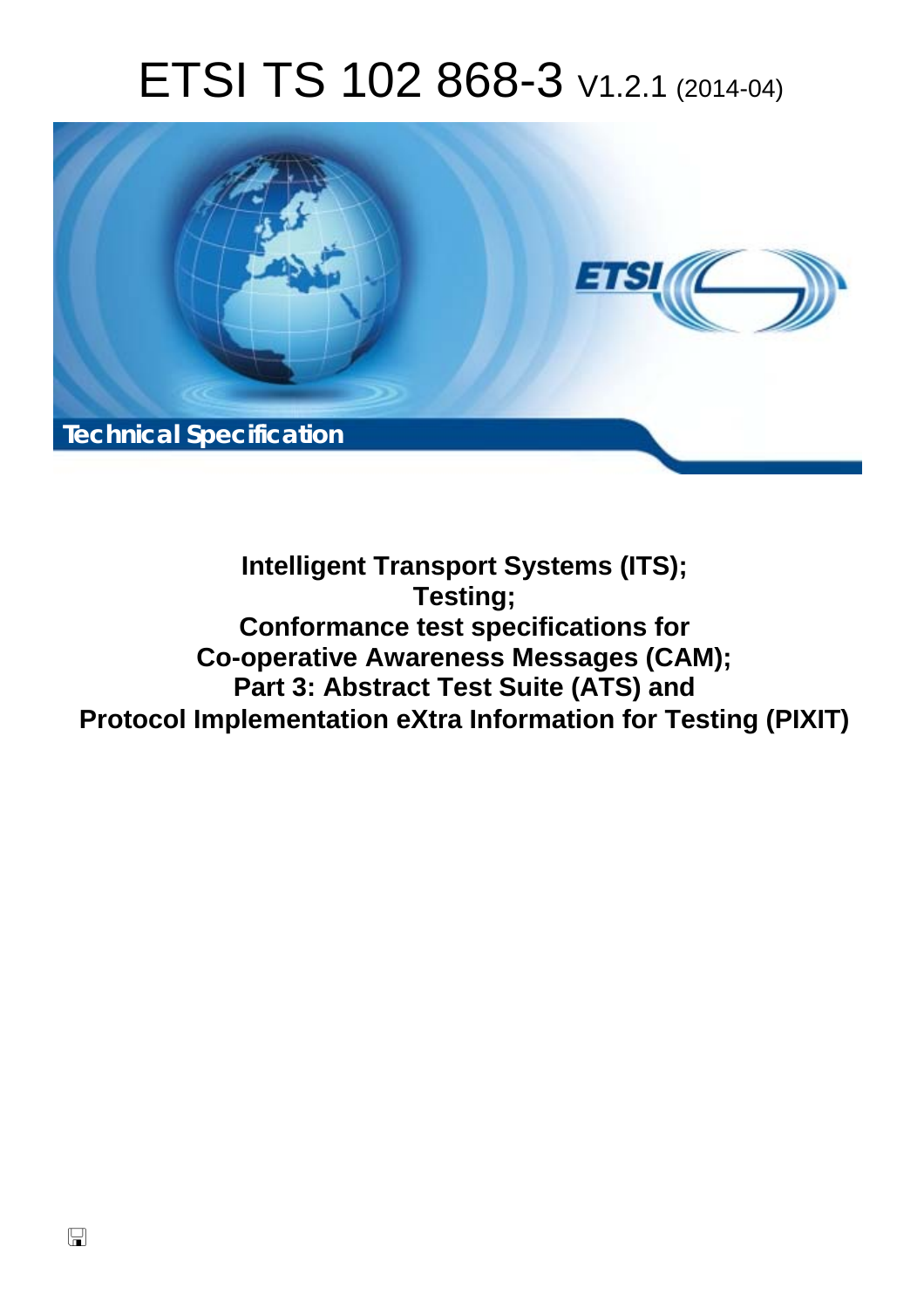Reference RTS/ITS-0010027

Keywords

ATS, ITS, PIXIT, testing

#### *ETSI*

#### 650 Route des Lucioles F-06921 Sophia Antipolis Cedex - FRANCE

Tel.: +33 4 92 94 42 00 Fax: +33 4 93 65 47 16

Siret N° 348 623 562 00017 - NAF 742 C Association à but non lucratif enregistrée à la Sous-Préfecture de Grasse (06) N° 7803/88

#### *Important notice*

The present document can be downloaded from: [http://www.etsi.org](http://www.etsi.org/)

The present document may be made available in electronic versions and/or in print. The content of any electronic and/or print versions of the present document shall not be modified without the prior written authorization of ETSI. In case of any existing or perceived difference in contents between such versions and/or in print, the only prevailing document is the print of the Portable Document Format (PDF) version kept on a specific network drive within ETSI Secretariat.

Users of the present document should be aware that the document may be subject to revision or change of status. Information on the current status of this and other ETSI documents is available at <http://portal.etsi.org/tb/status/status.asp>

If you find errors in the present document, please send your comment to one of the following services: [http://portal.etsi.org/chaircor/ETSI\\_support.asp](http://portal.etsi.org/chaircor/ETSI_support.asp)

#### *Copyright Notification*

No part may be reproduced or utilized in any form or by any means, electronic or mechanical, including photocopying and microfilm except as authorized by written permission of ETSI.

The content of the PDF version shall not be modified without the written authorization of ETSI. The copyright and the foregoing restriction extend to reproduction in all media.

> © European Telecommunications Standards Institute 2014. All rights reserved.

**DECT**TM, **PLUGTESTS**TM, **UMTS**TM and the ETSI logo are Trade Marks of ETSI registered for the benefit of its Members. **3GPP**TM and **LTE**™ are Trade Marks of ETSI registered for the benefit of its Members and of the 3GPP Organizational Partners.

**GSM**® and the GSM logo are Trade Marks registered and owned by the GSM Association.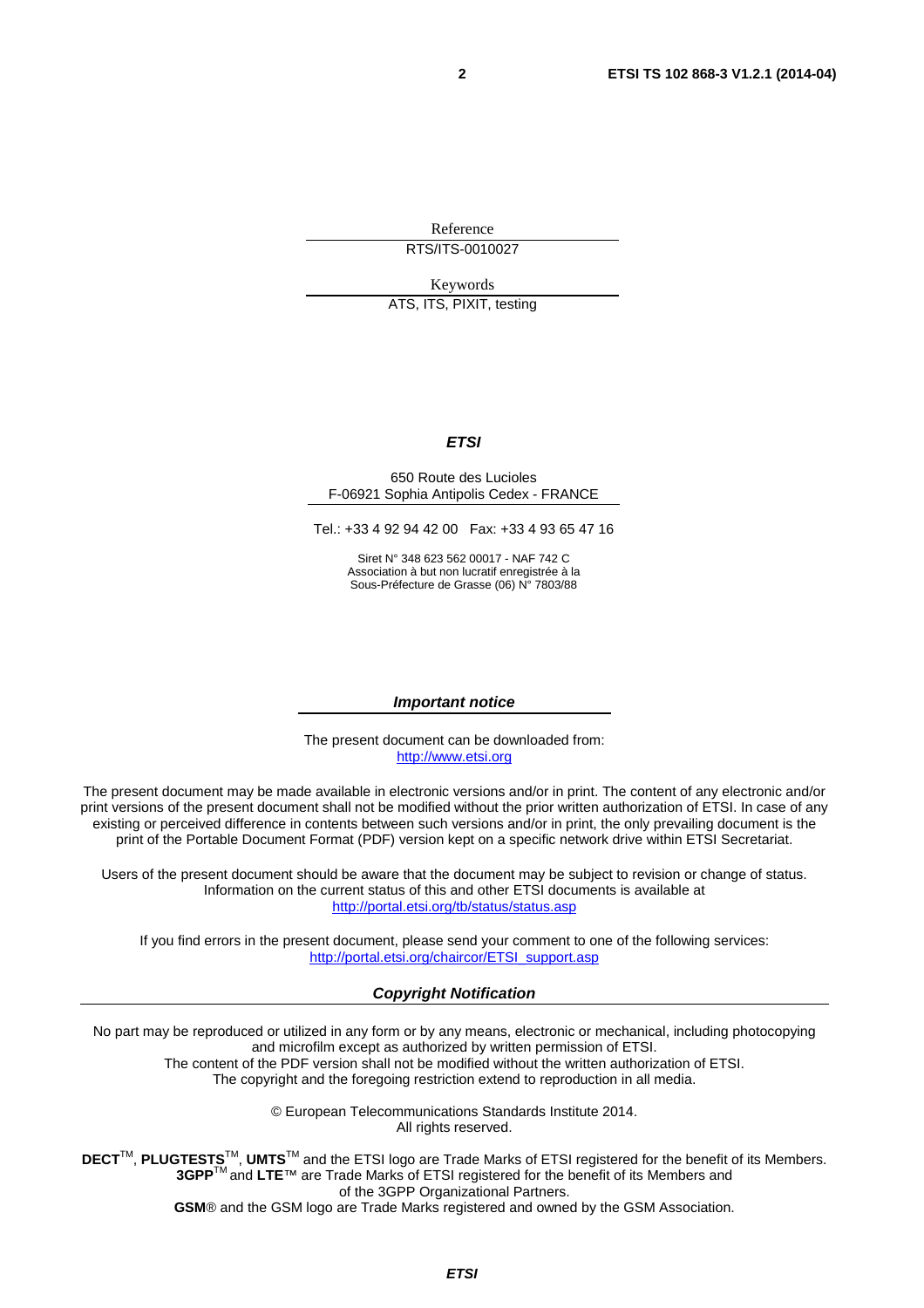## Contents

| $\mathbf{I}$     |                             |  |
|------------------|-----------------------------|--|
| 2                |                             |  |
| 2.1              |                             |  |
| 2.2              |                             |  |
| 3                |                             |  |
| 3.1<br>3.2       |                             |  |
|                  |                             |  |
| 4<br>4.1         |                             |  |
| 4.2              |                             |  |
| 4.3              |                             |  |
| 4.4              |                             |  |
| 4.4.1            |                             |  |
| 4.4.2            |                             |  |
| 5                |                             |  |
| 6                |                             |  |
| 6.1              |                             |  |
| 6.1.1<br>6.1.1.1 |                             |  |
| 6.1.1.2          |                             |  |
| 6.1.2            |                             |  |
| 6.2              |                             |  |
| 6.2.1<br>6.2.2   |                             |  |
| 6.2.3            |                             |  |
| 6.2.4            |                             |  |
|                  | <b>Annex A (normative):</b> |  |
| A.1              |                             |  |
|                  |                             |  |
|                  | <b>Annex B</b> (normative): |  |
|                  |                             |  |
| B.2              |                             |  |
| B.3              |                             |  |
| B.4              |                             |  |
| B.5              |                             |  |
| B.6              |                             |  |
| <b>B.6.1</b>     |                             |  |
| <b>B.6.2</b>     |                             |  |
|                  | <b>Annex C</b> (normative): |  |
| C.1              |                             |  |
| C.1.1            |                             |  |
| C.1.2<br>C.1.3   |                             |  |
| C.1.4            |                             |  |
|                  |                             |  |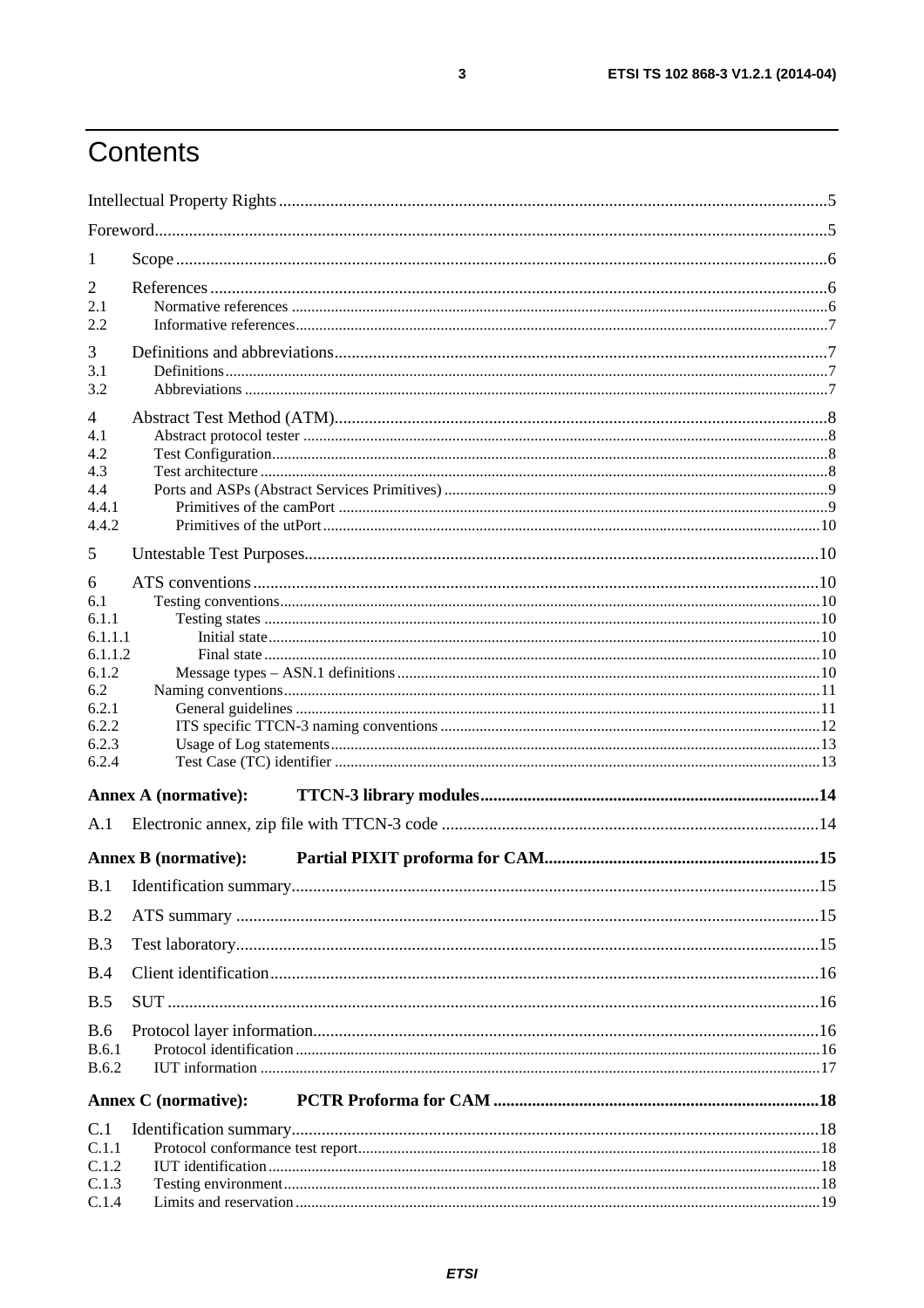$\overline{\mathbf{4}}$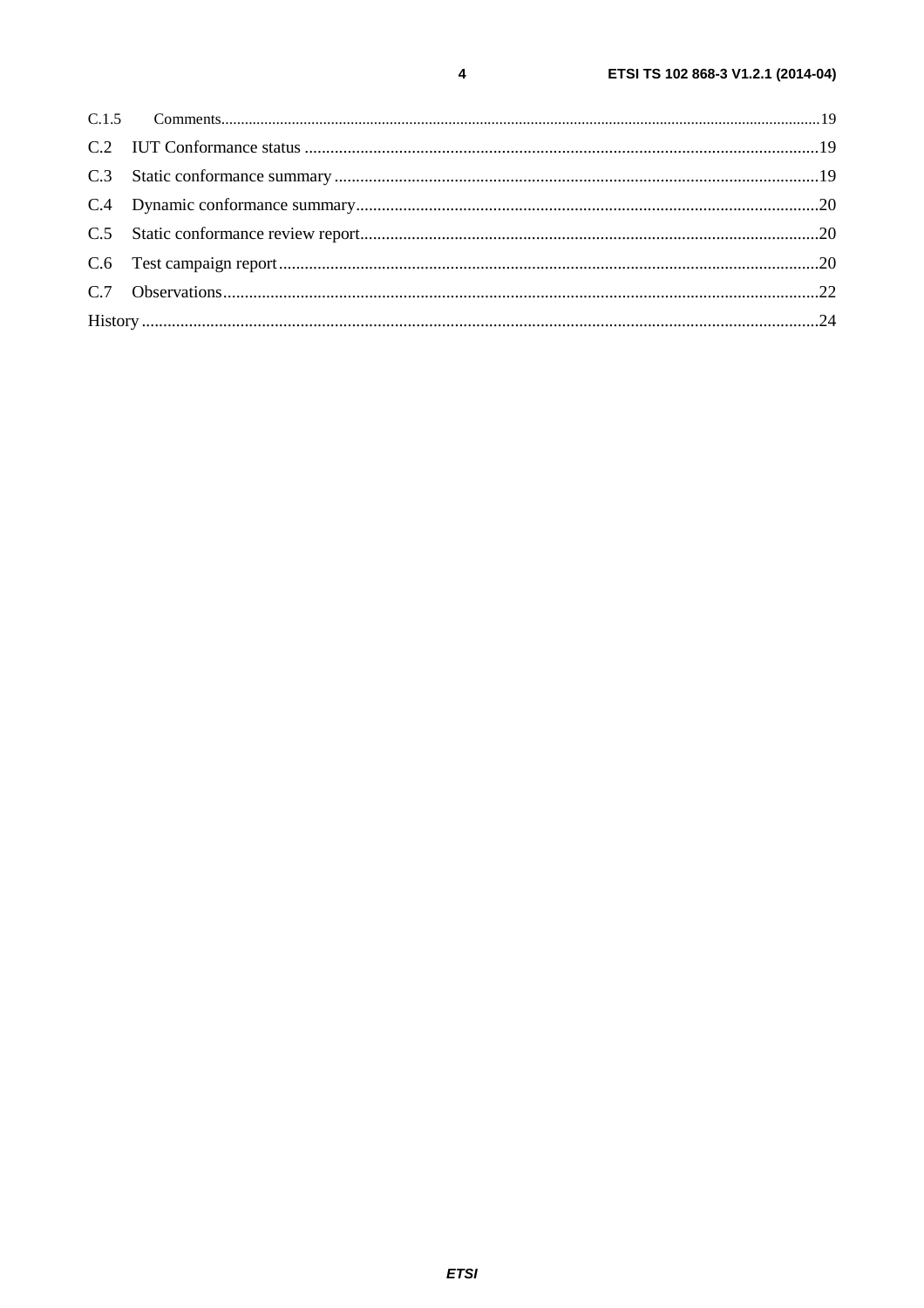## Intellectual Property Rights

IPRs essential or potentially essential to the present document may have been declared to ETSI. The information pertaining to these essential IPRs, if any, is publicly available for **ETSI members and non-members**, and can be found in ETSI SR 000 314: *"Intellectual Property Rights (IPRs); Essential, or potentially Essential, IPRs notified to ETSI in respect of ETSI standards"*, which is available from the ETSI Secretariat. Latest updates are available on the ETSI Web server ([http://ipr.etsi.org\)](http://webapp.etsi.org/IPR/home.asp).

Pursuant to the ETSI IPR Policy, no investigation, including IPR searches, has been carried out by ETSI. No guarantee can be given as to the existence of other IPRs not referenced in ETSI SR 000 314 (or the updates on the ETSI Web server) which are, or may be, or may become, essential to the present document.

### Foreword

This Technical Specification (TS) has been produced by ETSI Technical Committee Intelligent Transport Systems (ITS).

The present document is part 3 of a multi-part deliverable covering Conformance test specification for Co-operative Awareness Messages (CAM) as identified below:

- Part 1: "Test requirements and Protocol Implementation Conformance Statement (PICS) proforma";
- Part 2: "Test Suite Structure and Test Purposes (TSS & TP)";

#### **Part 3: "Abstract Test Suite (ATS) and Protocol Implementation eXtra Information for Testing (PIXIT)".**

The development of ITS test specifications follows the guidance provided in the EG 202 798 [i.1]. Therefore this ATS documentation is also based on the guidance provided in EG 202 798 [i.1].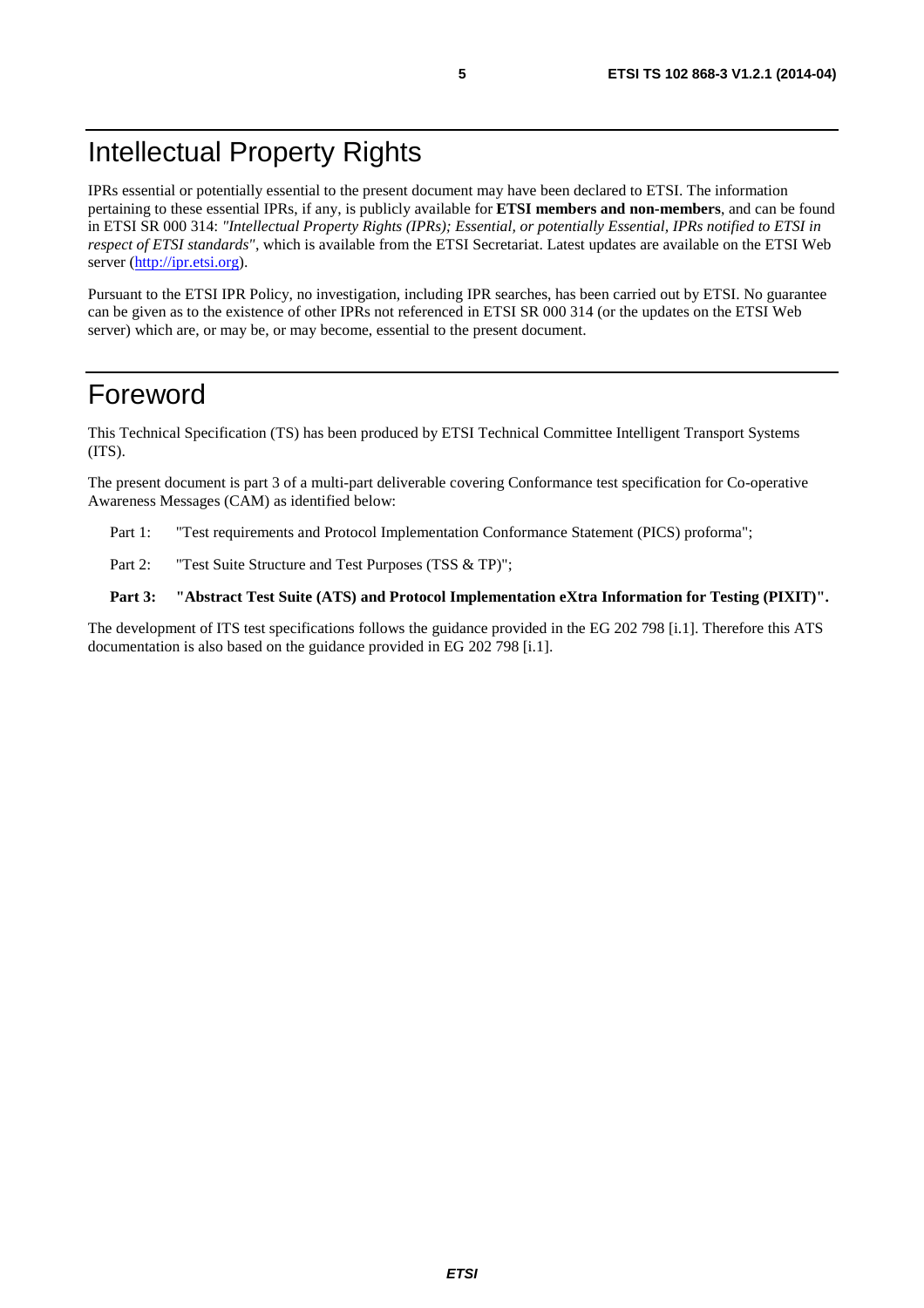### 1 Scope

The present document contains the Abstract Test Suite (ATS) for Co-operative Awareness Messages (CAM) as defined in EN 302 637-2 [1] in compliance with the relevant requirements and in accordance with the relevant guidance given in ISO/IEC 9646-7 [5].

The objective of the present document is to provide a basis for conformance tests for Co-operative Awareness Messages (CAM) equipment giving a high probability of interoperability between different manufacturers' equipment.

The ISO standard for the methodology of conformance testing (ISO/IEC 9646-1 [2] and ISO/IEC 9646-2 [3]) as well as the ETSI rules for conformance testing (ETS 300 406 [6]) are used as a basis for the test methodology.

### 2 References

References are either specific (identified by date of publication and/or edition number or version number) or non-specific. For specific references, only the cited version applies. For non-specific references, the latest version of the reference document (including any amendments) applies.

Referenced documents which are not found to be publicly available in the expected location might be found at [http://docbox.etsi.org/Reference.](http://docbox.etsi.org/Reference)

NOTE: While any hyperlinks included in this clause were valid at the time of publication ETSI cannot guarantee their long term validity.

### 2.1 Normative references

The following referenced documents are necessary for the application of the present document.

| $[1]$  | ETSI EN 302 637-2 (V1.3.0): "Intelligent Transport Systems (ITS); Vehicular Communications;<br>Basic Set of Applications; Part 2: Specification of Cooperative Awareness Basic Service".                                                                  |
|--------|-----------------------------------------------------------------------------------------------------------------------------------------------------------------------------------------------------------------------------------------------------------|
| $[2]$  | ISO/IEC 9646-1 (1994): "Information technology - Open Systems Interconnection - Conformance<br>testing methodology and framework - Part 1: General concepts".                                                                                             |
| $[3]$  | ISO/IEC 9646-2 (1994): "Information technology -- Open Systems Interconnection --<br>Conformance testing methodology and framework -- Part 2: Abstract Test Suite specification".                                                                         |
| $[4]$  | ISO/IEC 9646-6 (1994): "Information technology -- Open Systems Interconnection --<br>Conformance testing methodology and framework -- Part 6: Protocol profile test specification".                                                                       |
| $[5]$  | ISO/IEC 9646-7 (1995): "Information technology -- Open Systems Interconnection --<br>Conformance testing methodology and framework -- Part 7: Implementation Conformance<br>Statements".                                                                  |
| [6]    | ETSI ETS 300 406 (1995): "Methods for testing and Specification (MTS); Protocol and profile<br>conformance testing specifications; Standardization methodology".                                                                                          |
| $[7]$  | ETSI ES 201 873-1 (V4.5.1): "Methods for Testing and Specification (MTS); The Testing and<br>Test Control Notation version 3; Part 1: TTCN-3 Core Language".                                                                                              |
| [8]    | ETSI ES 201 873-7 (V4.5.1): "Methods for Testing and Specification (MTS); The Testing and<br>Test Control Notation version 3; Part 7: Using ASN.1 with TTCN-3".                                                                                           |
| [9]    | ETSI TS 102 868-1 (V1.2.1): "Intelligent Transport Systems (ITS); Testing; Conformance test<br>specifications for Co-operative Awareness Messages (CAM); Part 1: Test requirements and<br>Protocol Implementation Conformance Statement (PICS) proforma". |
| $[10]$ | ETSI TS 102 894-2 (V1.1.1): "Intelligent Transport Systems (ITS); Users and applications<br>requirements; Part 2: Applications and facilities layer common data dictionary".                                                                              |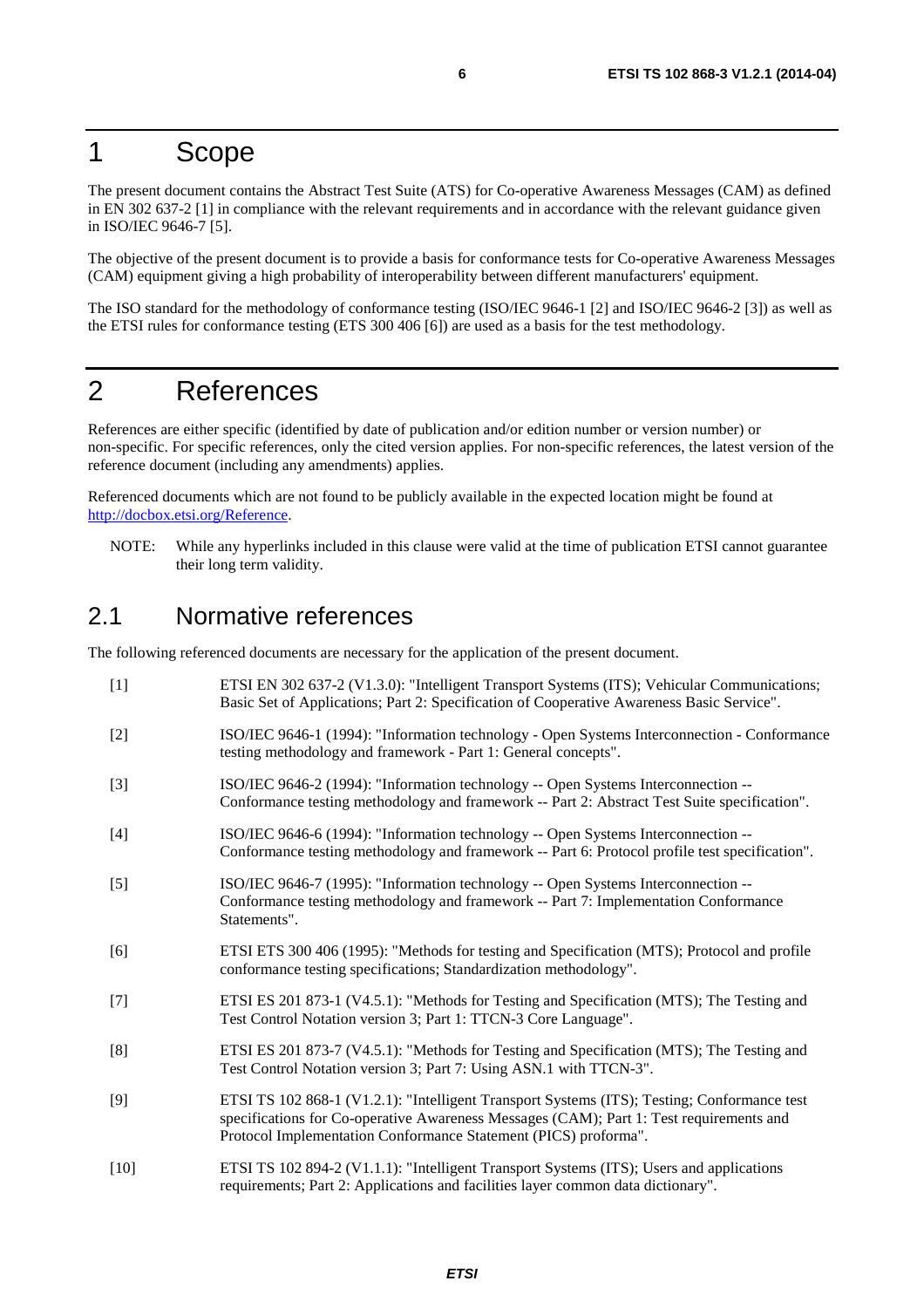### 2.2 Informative references

The following referenced documents are not necessary for the application of the present document but they assist the user with regard to a particular subject area.

[i.1] ETSI EG 202 798 (V1.1.1): "Intelligent Transport Systems (ITS); Testing; Framework for conformance and interoperability testing".

## 3 Definitions and abbreviations

### 3.1 Definitions

For the purposes of the present document, the terms and definitions given in EN 302 637-2 [1], ISO/IEC 9646-1 [2] and in ISO/IEC 9646-7 [5] apply.

### 3.2 Abbreviations

For the purposes of the present document, the following abbreviations apply:

| ASN          | <b>Abstract Syntax Notation</b>                               |
|--------------|---------------------------------------------------------------|
| <b>ATM</b>   | <b>Abstract Test Method</b>                                   |
| <b>ATS</b>   | <b>Abstract Test Suite</b>                                    |
| ΒI           | <b>Invalid Syntax or Behaviour Tests</b>                      |
| <b>BV</b>    | Valid Behaviour Tests                                         |
| CAM          | Co-operative Awareness Messages                               |
| CAN          | <b>Controller Area Network</b>                                |
| <b>CLW</b>   | Confidence Station Length/Width                               |
| <b>CRS</b>   | <b>CRash Status</b>                                           |
| <b>CUC</b>   | <b>CUrvature Change</b>                                       |
| <b>DAG</b>   | Dangerous Goods                                               |
| <b>DENM</b>  | Decentralized Environmental Notification Message              |
| <b>DOP</b>   | Door OPen                                                     |
| DSL          | Distance to Stop Line                                         |
| EXL          | <b>Exterior Lights</b>                                        |
| <b>FMT</b>   | <b>Message Format</b>                                         |
| <b>GFQ</b>   | <b>Generation Frequency</b>                                   |
| <b>INA</b>   | <b>INformation Adaptation</b>                                 |
| <b>IPC</b>   | <b>ITS Profile Checking</b>                                   |
| <b>ITS</b>   | <b>Intelligent Transport Systems</b>                          |
| <b>IUT</b>   | <b>Implementation Under Test</b>                              |
| <b>LBU</b>   | Light Bar in Use                                              |
| LDM          | Local Dynamic Map                                             |
| <b>MSD</b>   | <b>Message Dissemination</b>                                  |
| MSG          | <b>MeSsage Generation</b>                                     |
| <b>MSP</b>   | <b>MeSsage Processing</b>                                     |
| MTC          | Main Test Component                                           |
| OCC          | OCCupancy                                                     |
| <b>PCTR</b>  | Protocol Conformance Testing Report                           |
| <b>PICS</b>  | Protocol Implementation Conformance Statement                 |
| <b>PIXIT</b> | Partial Protocol Implementation eXtra Information for Testing |
| <b>PLD</b>   | PT Line Description                                           |
| <b>POA</b>   | <b>POsition Adaptation</b>                                    |
| PX           | Pixit                                                         |
| <b>SAP</b>   | Service Access Point                                          |
| <b>SCE</b>   | <b>SChedule Deviation</b>                                     |
| <b>SCS</b>   | <b>System Conformance Statement</b>                           |
| <b>SCTR</b>  | <b>System Conformance Test Report</b>                         |
| <b>SIU</b>   | Siren In Use                                                  |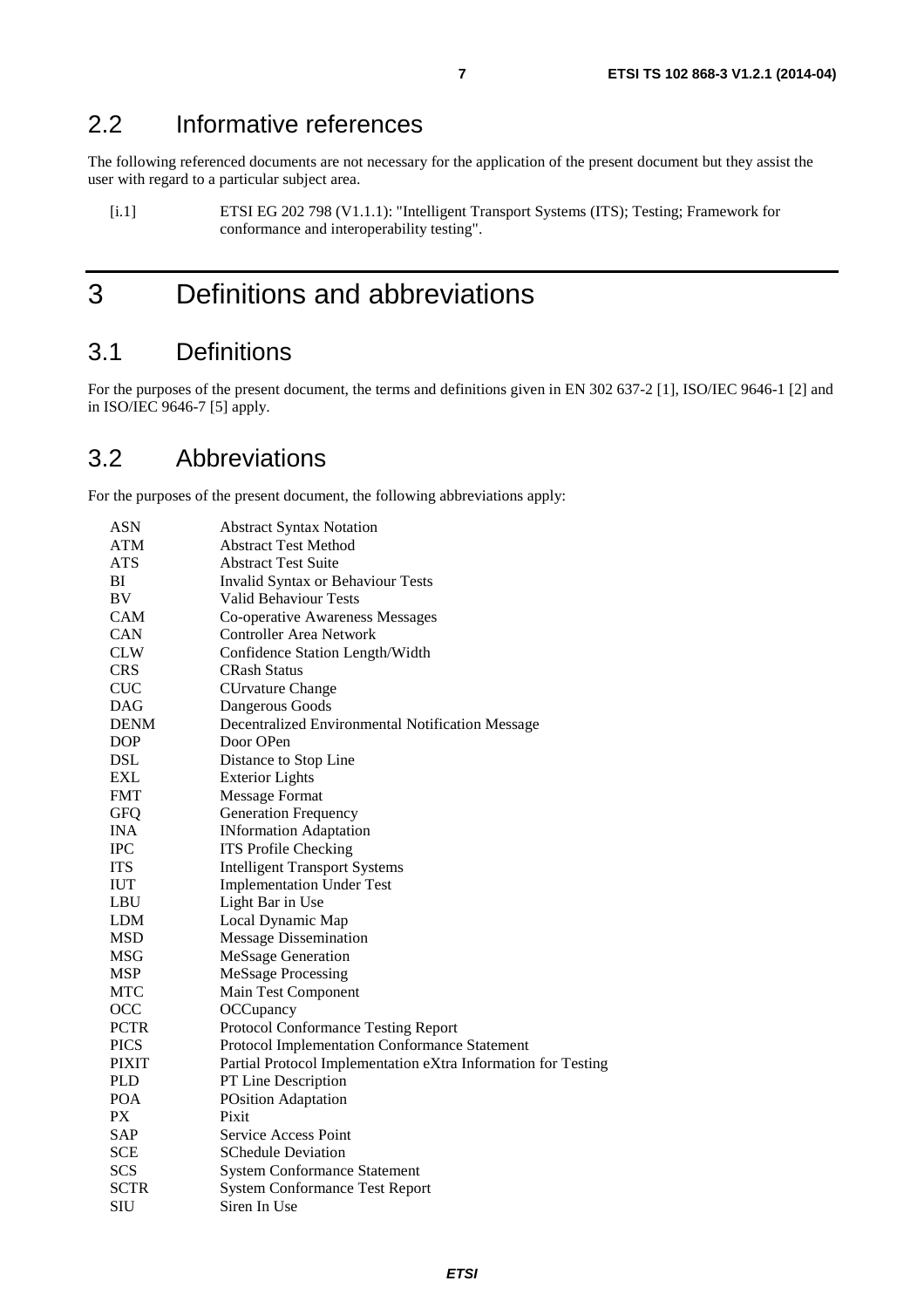| <b>SUT</b>  | <b>System Under Test</b>           |
|-------------|------------------------------------|
| <b>TAD</b>  | Turn ADvice                        |
| TС          | <b>Test Case</b>                   |
| <b>TLP</b>  | <b>Traffic Light Priority</b>      |
| TP          | <b>Test Purposes</b>               |
| <b>TTCN</b> | Tree and Tabular Combined Notation |
| V2I         | Vehicle-to-Infrastructure          |
| V2V         | Vehicle-to-Vehicle                 |
|             |                                    |

## 4 Abstract Test Method (ATM)

### 4.1 Abstract protocol tester

The abstract protocol tester used by this test suite is described in figure 1. The test system will simulate valid and invalid protocol behaviour, and will analyse the reaction of the IUT.





### 4.2 Test Configuration

This test suite uses a unique test configuration in order to cover the different test scenarios. In this configuration, the tester simulates one ITS station implementing the CAM protocol.

### 4.3 Test architecture

The present document implements the general TTCN-3 test architecture described in EG 202 798 [i.1], clauses 6.3.2 and 8.3.1.

Figure 2 shows the test architecture used in for the CAM ATS. The CAM test component requires using only the Main Test Component (MTC). The MTC communicates with the CAM SUT over the camPort. The camPort port is used to exchange CAM protocol messages between the CAM test component and the CAM IUT.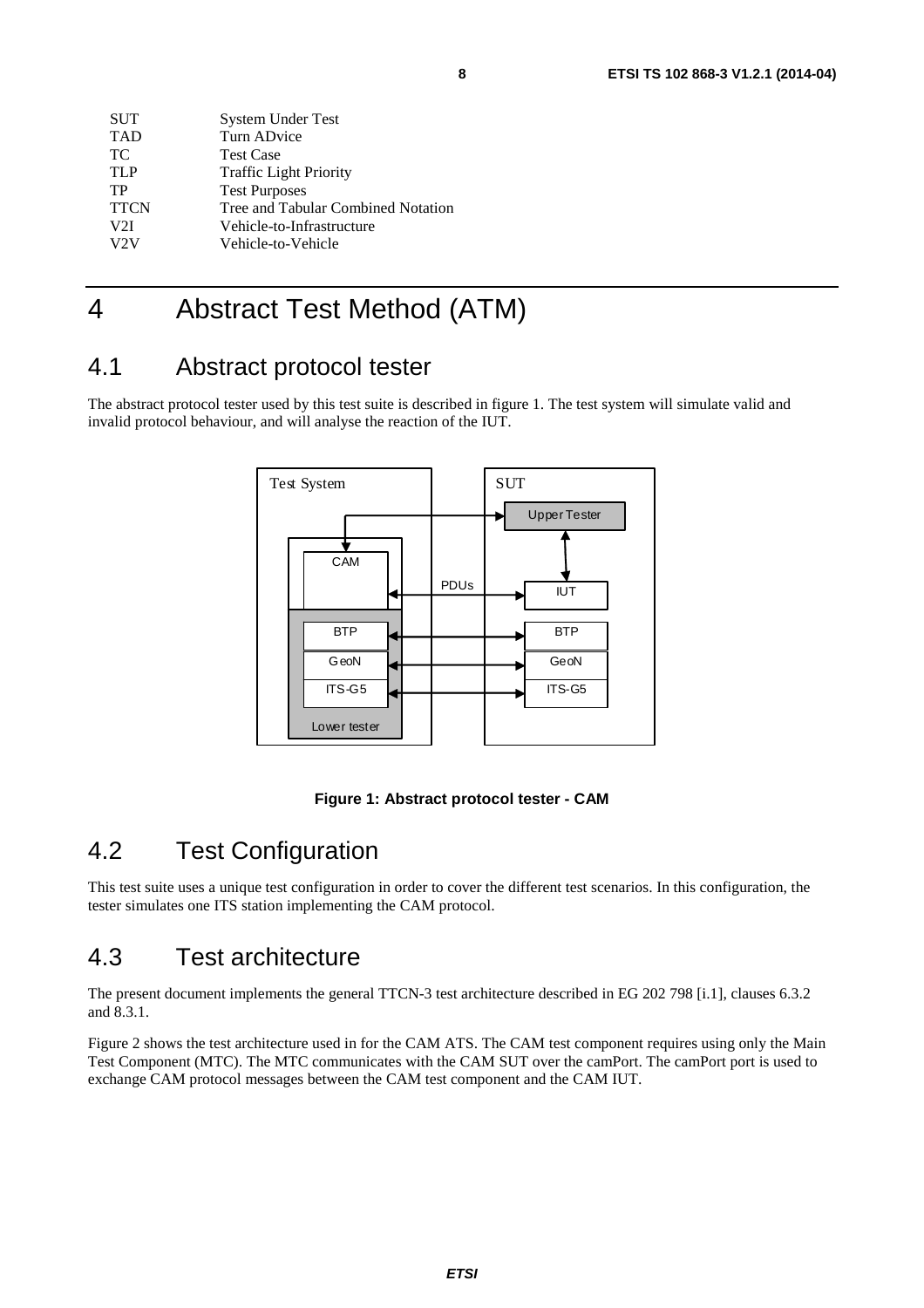The Upper tester entity in the SUT enables triggering CAM functionalities by simulating primitives from application or LDM entities. It is required to trigger the CAM layer in the SUT to send CAM messages, which are resulting from upper layer primitives. Furthermore, receiving CAM messages may result for the CAM layer in sending primitives to the upper layer (sending Data to LDM for instance).



**Figure 2: Test system architecture** 

### 4.4 Ports and ASPs (Abstract Services Primitives)

Two ports are used by the CAM ATS:

- The camPort, of type CamPort.
- The utPort, of type UpperTesterPort.

### 4.4.1 Primitives of the camPort

Two types of primitives are used in the camPort:

- The CamInd primitive used to receive messages of type CamPdu.
- The CamReq primitive used to send messages of type CamPdu.

These two primitives use the CamPdu type, which is declared in the CAM.asn ASN.1 module, following the ASN.1 definition from EN 302 637-2 [1].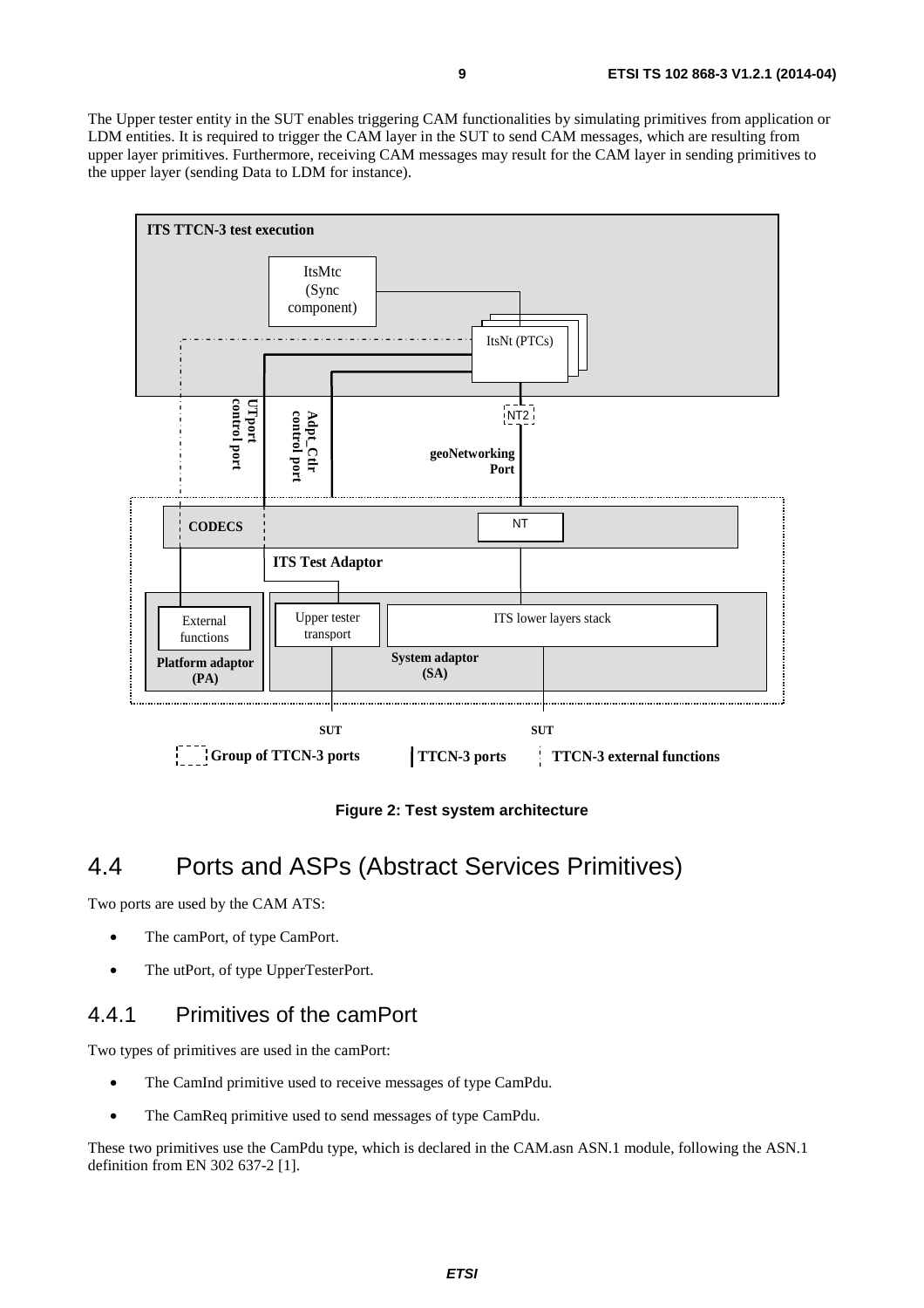```
CamPdu ::= SEQUENCE { 
     header ItsPduHeader, 
     cam CoopAwareness 
}
```
### 4.4.2 Primitives of the utPort

This port uses two types of primitives:

- The UtInitialize primitive used to initialize IUT.
- The UtTrigger primitive used trigger upper layer events in IUT.

## 5 Untestable Test Purposes

Table 1 gives a list of TPs, which are not implemented in the ATS due to the chosen ATM or other restrictions.

#### **Table 1: Untestable TP**

| rest    | ----- |
|---------|-------|
| purpose | sor   |
| None    |       |

### 6 ATS conventions

The ATS conventions are intended to give a better understanding of the ATS but they also describe the conventions made for the development of the ATS. These conventions shall be considered during any later maintenance or further development of the ATS.

The ATS conventions contain two clauses, the testing conventions and the naming conventions. The testing conventions describe the functional structure of the ATS. The naming conventions describe the structure of the naming of all ATS elements.

To define the ATS, the guidelines of the document ETS 300 406 [6] was considered.

### 6.1 Testing conventions

#### 6.1.1 Testing states

#### 6.1.1.1 Initial state

All test cases start with the function f\_prInitialState. This function brings the IUT in an "initialized" state by invoking the upper tester primitive UtInitialize.

#### 6.1.1.2 Final state

All test cases end with the function f\_poDefault. This function brings the IUT back in an "idle" state. As no specific actions are required for the idle state in EN 302 637-2 [1], the function f\_ poDefault does not invoke any action.

As necessary, further actions may be included in the f\_poDefault function.

### 6.1.2 Message types - ASN.1 definitions

ASN.1 definitions from EN 302 637-2 [1] are directly imported in TTCN-3 using the ASN.1 import method specified in ES 201 873-7 [8].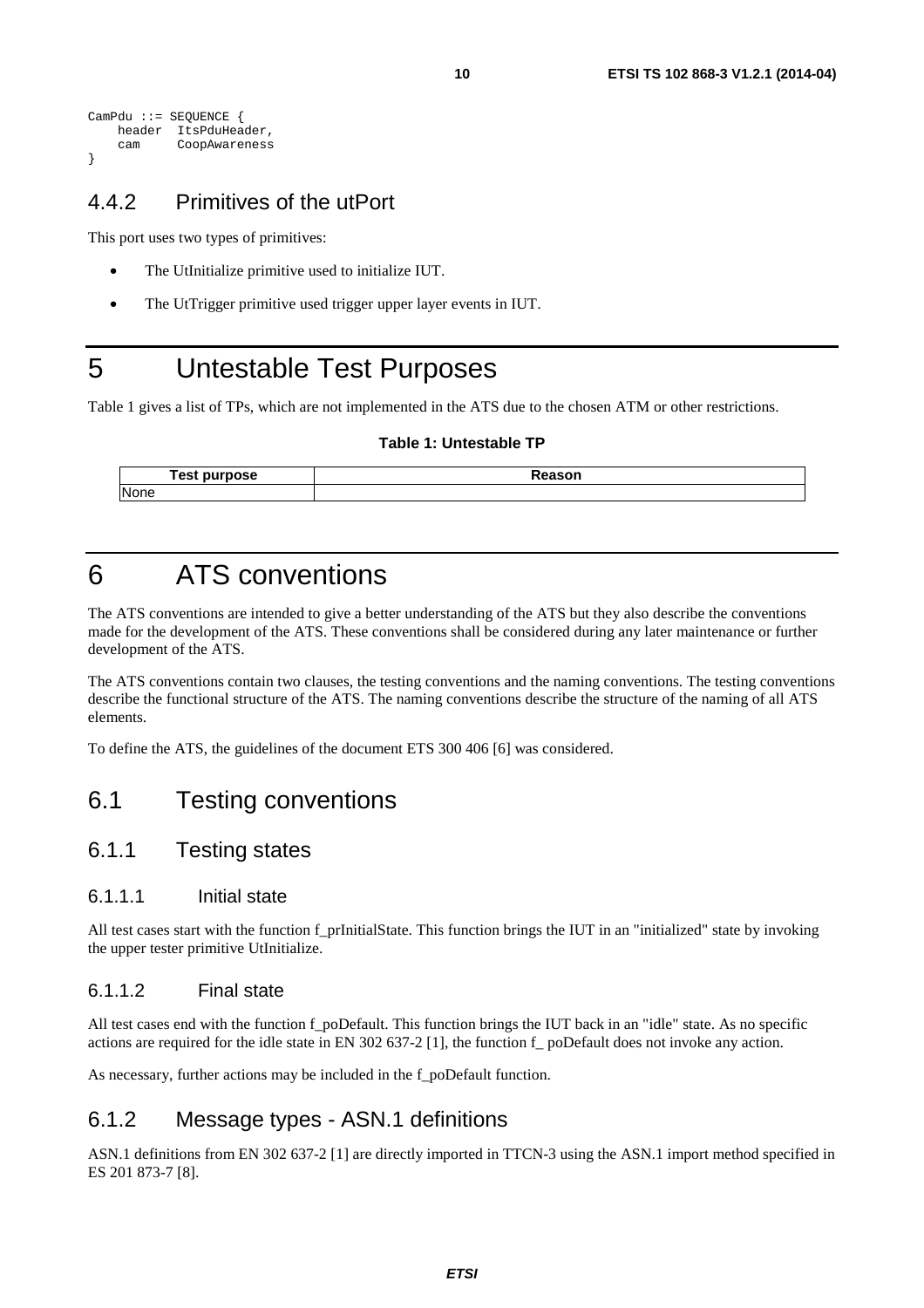The following example shows the TTCN-3 import statement used to import ASN.1 definitions in the TTCN-3 modules:

```
import from CAM_PDU_Descriptions language "ASN.1:1997" all;
```
Generic ASN.1 definitions (message header, station Id, etc.), are defined in the Common Data Dictionary TS 102 894- 2 [10] ASN.1 module. Thus the CAM ASN.1 modules need to import these definitions from the Common Data Dictionary TS 102 894-2 [10] ASN.1 module (see the following ASN.1 import statement extracted from the CAM ASN.1 module):

```
IMPORTS 
    ItsPduHeader, StationID, ... 
FROM ITS-Container { 
 itu-t(0) identified-organization(4) etsi(0) itsDomain(5) wg1(1) ts(102894) cdd(2) version(1) 
};
```
### 6.2 Naming conventions

This test suite follows the naming convention guidelines provided in the EG 202 798 [i.1].

### 6.2.1 General guidelines

The naming convention is based on the following underlying principles:

- in most cases, identifiers should be prefixed with a short alphabetic string (specified in table 2) indicating the type of TTCN-3 element it represents;
- suffixes should not be used except in those specific cases identified in table 2;
- prefixes and suffixes should be separated from the body of the identifier with an underscore (" $"$ );

EXAMPLE 1: c\_sixteen, t\_wait.

- only module names, data type names and module parameters should begin with an upper-case letter. All other names (i.e. the part of the identifier following the prefix) should begin with a lower-case letter;
- the start of second and subsequent words in an identifier should be indicated by capitalizing the first character. Underscores should not be used for this purpose.

EXAMPLE 2: f\_initialState.

Table 2 specifies the naming guidelines for each element of the TTCN-3 language indicating the recommended prefix, suffixes (if any) and capitalization.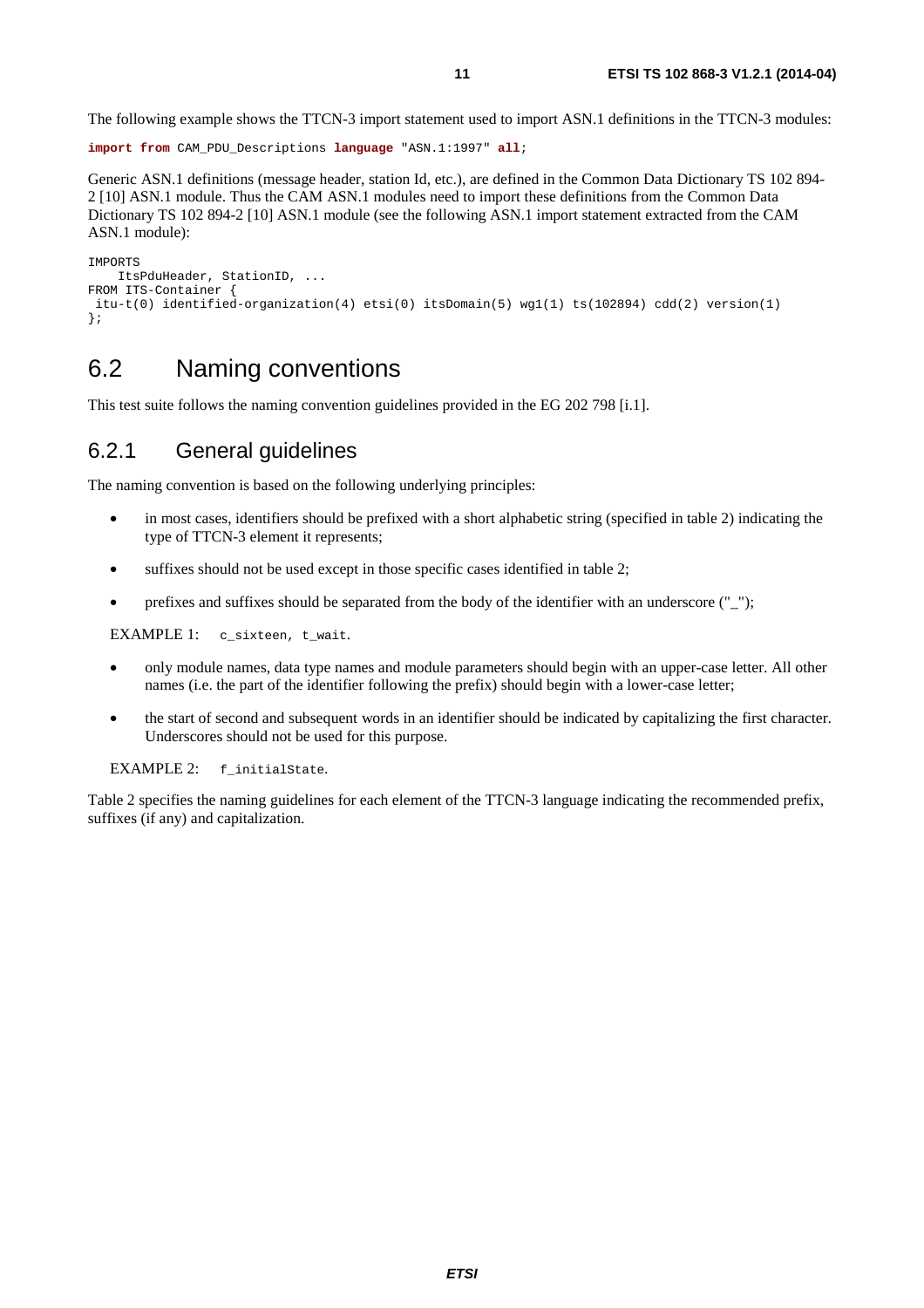| Language element                            | <b>Naming convention</b>       | <b>Prefix</b>   | <b>Example identifier</b> |
|---------------------------------------------|--------------------------------|-----------------|---------------------------|
| Module                                      | Use upper-case initial letter  | none            | IPv6Templates             |
| Group within a module                       | Use lower-case initial letter  | none            | messageGroup              |
| Data type                                   | Use upper-case initial letter  | none            | <b>SetupContents</b>      |
| Message template                            | Use lower-case initial letter  | $m_{-}$         | m_setupInit               |
| Message template with wildcard or matching  | Use lower-case initial letters | $mw_$           | mw_anyUserReply           |
| expression                                  |                                |                 |                           |
| Modifying message template                  | Use lower-case initial letter  | md              | md_setupInit              |
| Modifying message template with wildcard or | Use lower-case initial letters | mdw             | mdw_anyUserReply          |
| matching expression                         |                                |                 |                           |
| Signature template                          | Use lower-case initial letter  | s.              | s_callSignature           |
| Port instance                               | Use lower-case initial letter  | none            | signallingPort            |
| Test component instance                     | Use lower-case initial letter  | none            | userTerminal              |
| Constant                                    | Use lower-case initial letter  | $\mathbf{C}$    | c_maxRetransmission       |
| Constant (defined within component type)    | Use lower-case initial letter  | cc              | cc_minDuration            |
| External constant                           | Use lower-case initial letter  | CX              | cx macld                  |
| Function                                    | Use lower-case initial letter  | $f_{\perp}$     | authentication()          |
| <b>External function</b>                    | Use lower-case initial letter  | $\mathsf{tx}\_$ | fx_calculateLength()      |
| Altstep (incl. Default)                     | Use lower-case initial letter  | a               | a_receiveSetup()          |
| Test case                                   | Use ETSI numbering             | TC_             | TC_COR_0009_47_ND         |
| Variable (local)                            | Use lower-case initial letter  | $\mathsf{v}$    | v macld                   |
| Variable (defined within a component type)  | Use lower-case initial letters | VC              | vc_systemName             |
| Timer (local)                               | Use lower-case initial letter  | t               | t wait                    |
| Timer (defined within a component)          | Use lower-case initial letters | tc              | tc authMin                |
| Module parameters for PICS                  | Use all upper case letters     | <b>PICS</b>     | PICS_DOOROPEN             |
| Module parameters for other parameters      | Use all upper case letters     | PX              | PX_TESTER_STATION_ID      |
| <b>Formal Parameters</b>                    | Use lower-case initial letter  | $p_{-}$         | p macld                   |
| Enumerated Values                           | Use lower-case initial letter  | e               | e_syncOk                  |

| Table 2: ETSI TTCN-3 generic naming conventions |  |  |
|-------------------------------------------------|--|--|
|-------------------------------------------------|--|--|

### 6.2.2 ITS specific TTCN-3 naming conventions

Next to such general naming conventions, table 3 shows specific naming conventions that apply to the ITS TTCN-3 test suite.

| Language element                                                  | <b>Naming convention</b>         | <b>Prefix</b>                                            | <b>Example identifier</b> |
|-------------------------------------------------------------------|----------------------------------|----------------------------------------------------------|---------------------------|
| <b>ITS Module</b>                                                 | Use upper-case initial<br>letter | Its"IUTname"                                             | ItsCam                    |
| Module containing types<br>and values                             | Use upper-case initial<br>letter | Its"IUTname"_TypesAndValues                              | ItsCam_TypesAndValues     |
| Module containing<br>Templates                                    | Use upper-case initial<br>letter | Its"IUTname"_Templates                                   | ItsCam_Templates          |
| Module containing test<br>cases                                   | Use upper-case initial<br>letter | Its"IUTname"_TestCases                                   | ItsCam TestCases          |
| Module containing<br>Ifunctions                                   | Use upper-case initial<br>letter | Its"IUTname"_Functions                                   | ItsCam Functions          |
| Module containing external<br>Ifunctions                          | Use upper-case initial<br>letter | Its"IUTname" ExternalFunctions  ItsCam ExternalFunctions |                           |
| Module containing<br>components, ports and<br>message definitions | Use upper-case initial<br>letter | Its"IUTname" Interface                                   | ItsCam Interface          |
| Module containing main<br>component definitions                   | Use upper-case initial<br>letter | Its"IUTname"_TestSystem                                  | ItsCam_TestSystem         |
| Module containing the<br>control part                             | Use upper-case initial<br>letter | Its"IUTname" TestControl                                 | ItsCam TestControl        |

**Table 3: ITS specific TTCN-3 naming conventions**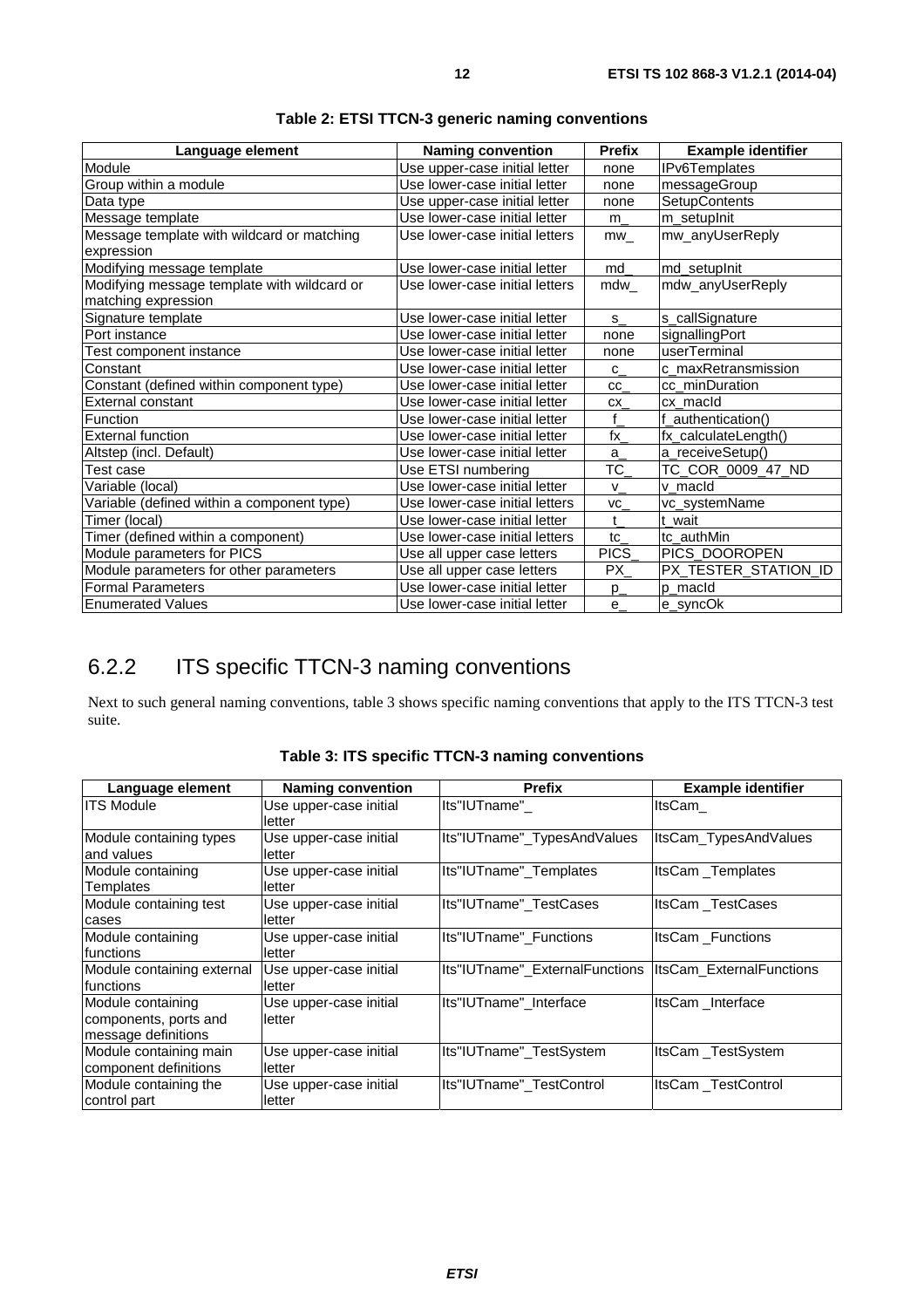### 6.2.3 Usage of Log statements

All TTCN-3 log statements use the following format using the same order:

- Three asterisks.
- The TTCN-3 test case or function identifier in which the log statement is defined.
- One of the categories of log: INFO, WARNING, ERROR, PASS, FAIL, INCONC, TIMEOUT.
- Free text.
- three asterisks.

```
EXAMPLE 1: log("*** TC_CAM_MSG_BV_01: INFO: Initial conditions: First CAM 
            message received ***");
```
Furthermore, the following rules are applied for the CAM ATS:

- Log statements are used in the body of the functions, so that invocations of functions are visible in the test logs.
- All TTCN-3 setverdict statements are combined (as defined in ETSI ES 201 873-1 [7]) with a log statement following the same above rules (see example 2).

EXAMPLE 2: **setverdict**(**pass**, "\*\*\* TC\_CAM\_INA\_CRS\_BV\_01: PASS: CAM message received with crashStatus = true \*\*\*").

### 6.2.4 Test Case (TC) identifier

Table 4 shows the test case naming convention, which follows the same naming convention as the test purposes.

#### **Table 4: TC naming convention**

| <b>Identifier</b> | $TC$ <sub>_</sub> <root>_<gr>_<sgr>_<x>_<nn><br/>or<br/><math>TP</math> <root> <gr> <x> <nn><br/>when no <math>&lt;</math>sgr<math>&gt;</math></nn></x></gr></root></nn></x></sgr></gr></root> |            |                                   |
|-------------------|------------------------------------------------------------------------------------------------------------------------------------------------------------------------------------------------|------------|-----------------------------------|
|                   | $<$ root $>$ = root                                                                                                                                                                            | <b>CAM</b> |                                   |
|                   | $<$ gr $>$ = group                                                                                                                                                                             | <b>MSD</b> | <b>Message Dissemination</b>      |
|                   |                                                                                                                                                                                                | <b>MSP</b> | <b>Message Processing</b>         |
|                   | <sar> =sub- group</sar>                                                                                                                                                                        | <b>FMT</b> | Message Format                    |
|                   |                                                                                                                                                                                                | <b>INA</b> | Information Adaptation            |
|                   |                                                                                                                                                                                                | <b>GFQ</b> | <b>Generation Frequency</b>       |
|                   | $\langle x \rangle$ = type of testing                                                                                                                                                          | B٧         | Valid Behaviour tests             |
|                   |                                                                                                                                                                                                | BI         | Invalid Syntax or Behaviour Tests |
|                   | $\mathsf{knn}$ = sequential number                                                                                                                                                             |            | 01 to 99                          |

EXAMPLE: TP identifier: TP/CAM/MSD/BV/01 TC identifier: TC\_CAM\_MSD\_BV\_01.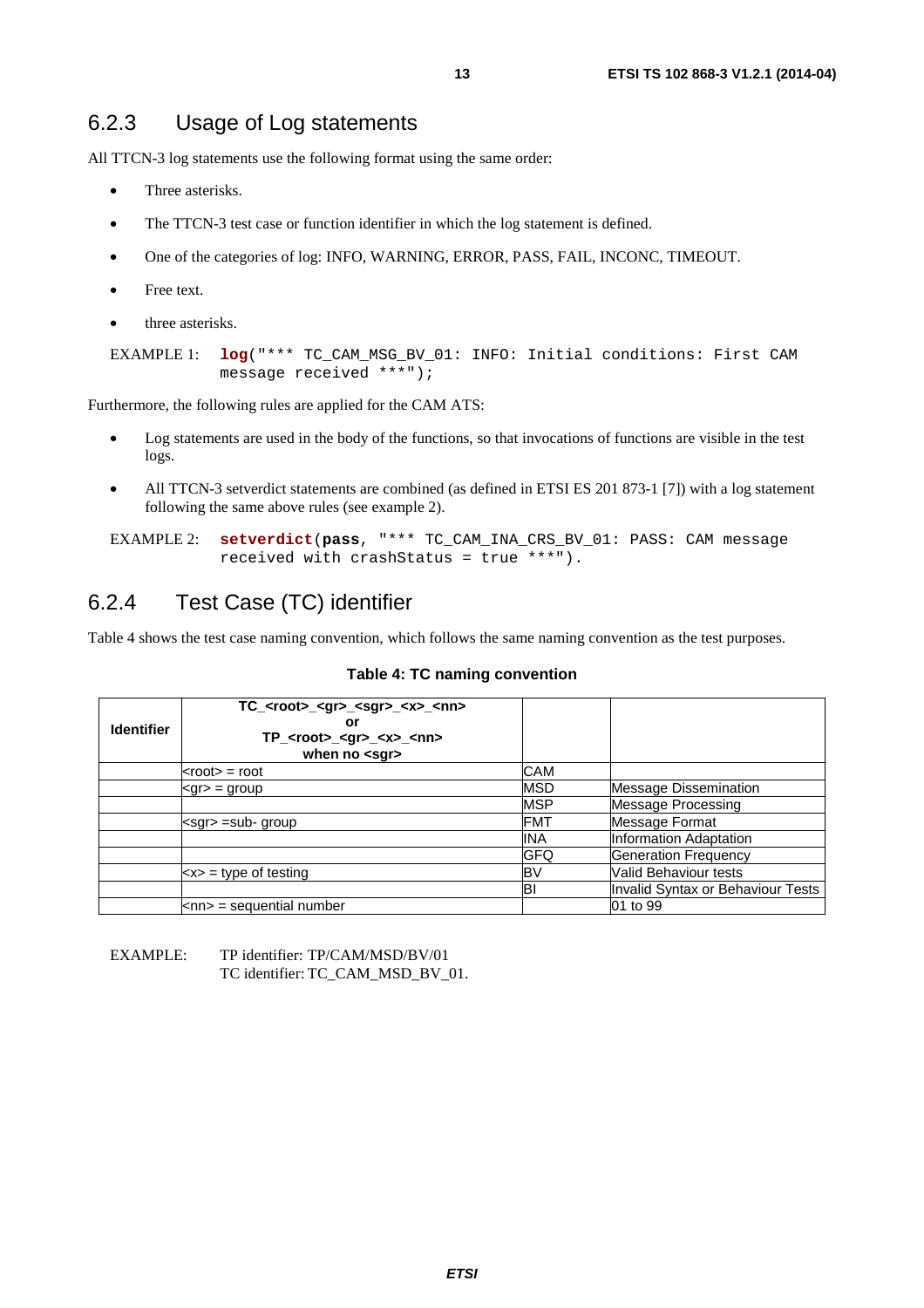## Annex A (normative): TTCN-3 library modules

This ATS has been produced using the Testing and Test Control Notation (TTCN) according to ES 201 873-1 [7].

This test suite has been compiled error-free using two different commercial TTCN-3 compilers.

## A.1 Electronic annex, zip file with TTCN-3 code

The TTCN-3 library modules, which form parts of the present document, are contained in the archive ts\_10286803v010201p0.zip which accompanies the present document.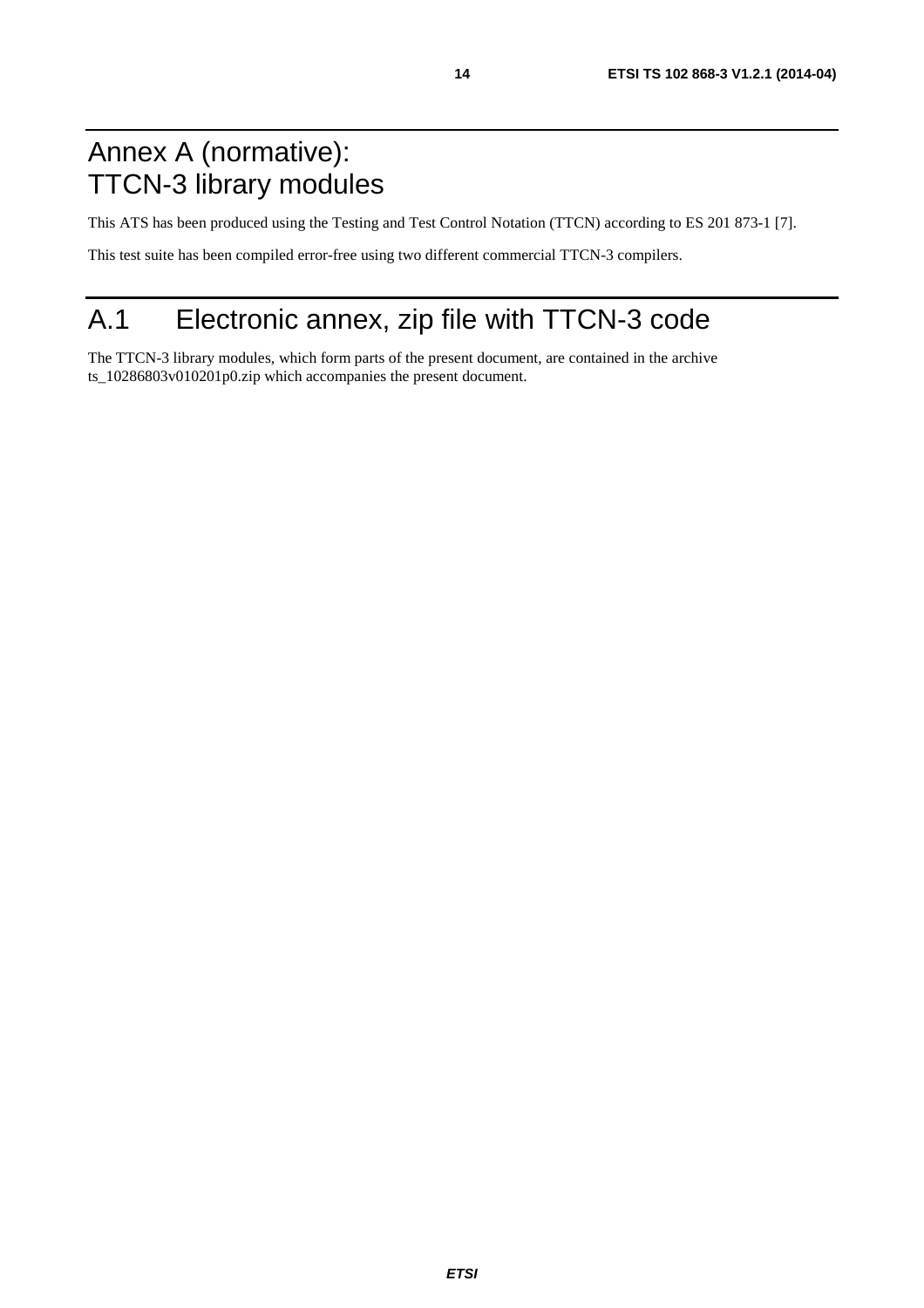## Annex B (normative): Partial PIXIT proforma for CAM

Notwithstanding the provisions of the copyright clause related to the text of the present document, ETSI grants that users of the present document may freely reproduce the Partial PIXIT proforma in this annex so that it can be used for its intended purposes and may further publish the completed Partial PIXIT.

The PIXIT Proforma is based on ISO/IEC 9646-6 [4]. Any needed additional information can be found in this international standard document.

## B.1 Identification summary

**Table B.1** 

| <b>PIXIT Number:</b>  |  |
|-----------------------|--|
| Test Laboratory Name: |  |
| Date of Issue:        |  |
| Issued to:            |  |

## B.2 ATS summary

#### **Table B.2**

| <b>IProtocol Specification:</b> | EN 302 637-2 (V1.3.0) [1]                  |
|---------------------------------|--------------------------------------------|
| <b>Protocol to be tested:</b>   | CAM (Co-operative Awareness Basic Service) |
| <b>ATS Specification:</b>       | ITS 102 868-3                              |
| Abstract Test Method:           | lClause 4                                  |

## B.3 Test laboratory

**Table B.3** 

| Test Laboratory Identification: |  |
|---------------------------------|--|
| <b>Test Laboratory Manager:</b> |  |
| Means of Testing:               |  |
| <b>SAP Address:</b>             |  |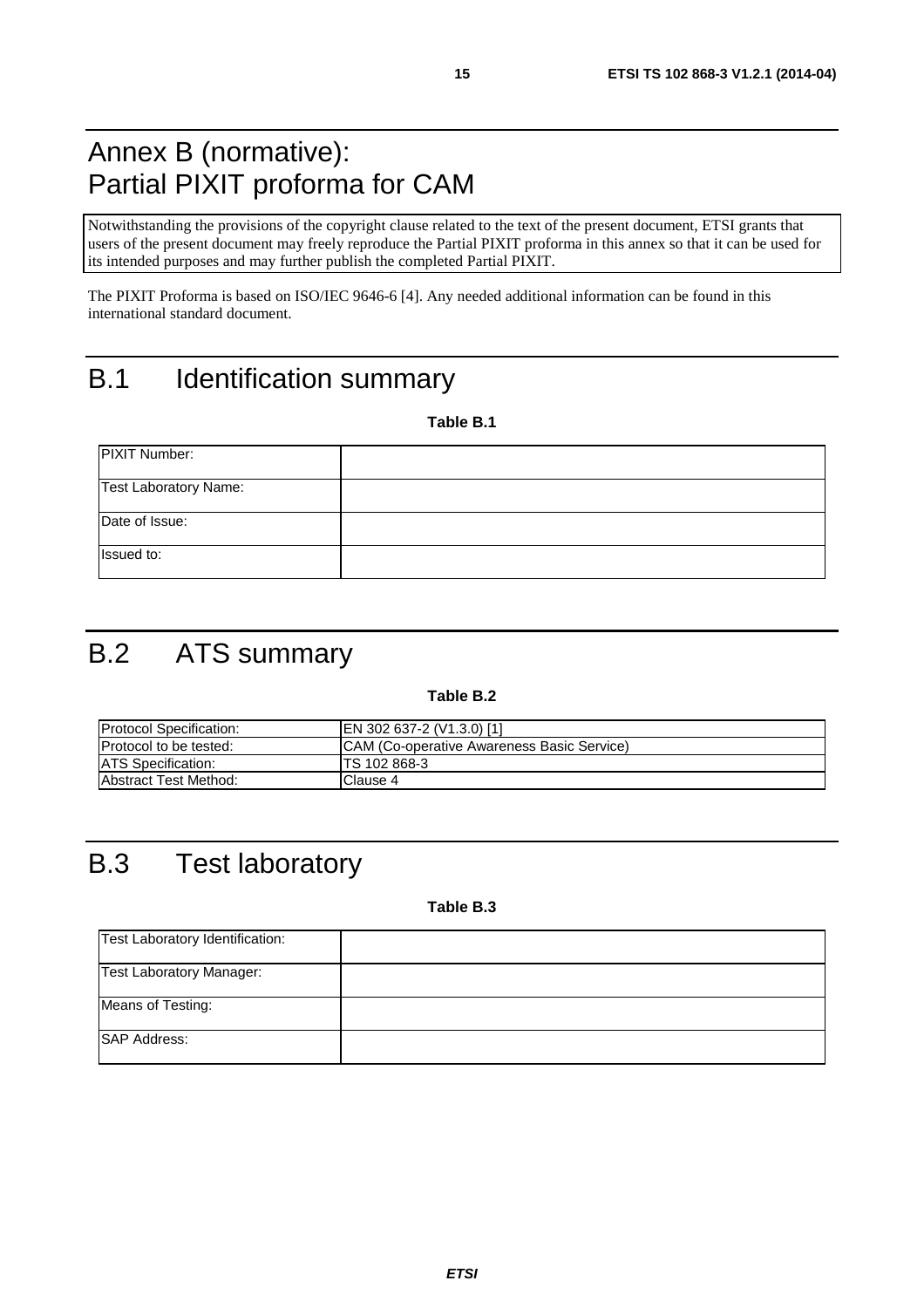## B.4 Client identification

**Table B.4** 

| Client Identification:    |  |
|---------------------------|--|
| Client Test manager:      |  |
| Test Facilities required: |  |

## B.5 SUT

#### **Table B.5**

| Name:                            |  |
|----------------------------------|--|
| Version:                         |  |
| <b>SCS Number:</b>               |  |
| Machine configuration:           |  |
| Operating System Identification: |  |
| <b>IUT</b> Identification:       |  |
| PICS Reference for IUT:          |  |
| Limitations of the SUT:          |  |
| <b>Environmental Conditions:</b> |  |

## B.6 Protocol layer information

### B.6.1 Protocol identification

**Table B.6** 

| Name:                   | EN 302 637-2 (V1.3.0) [1] |
|-------------------------|---------------------------|
| Version:                |                           |
| <b>PICS References:</b> | TS 102 868-1 [9]          |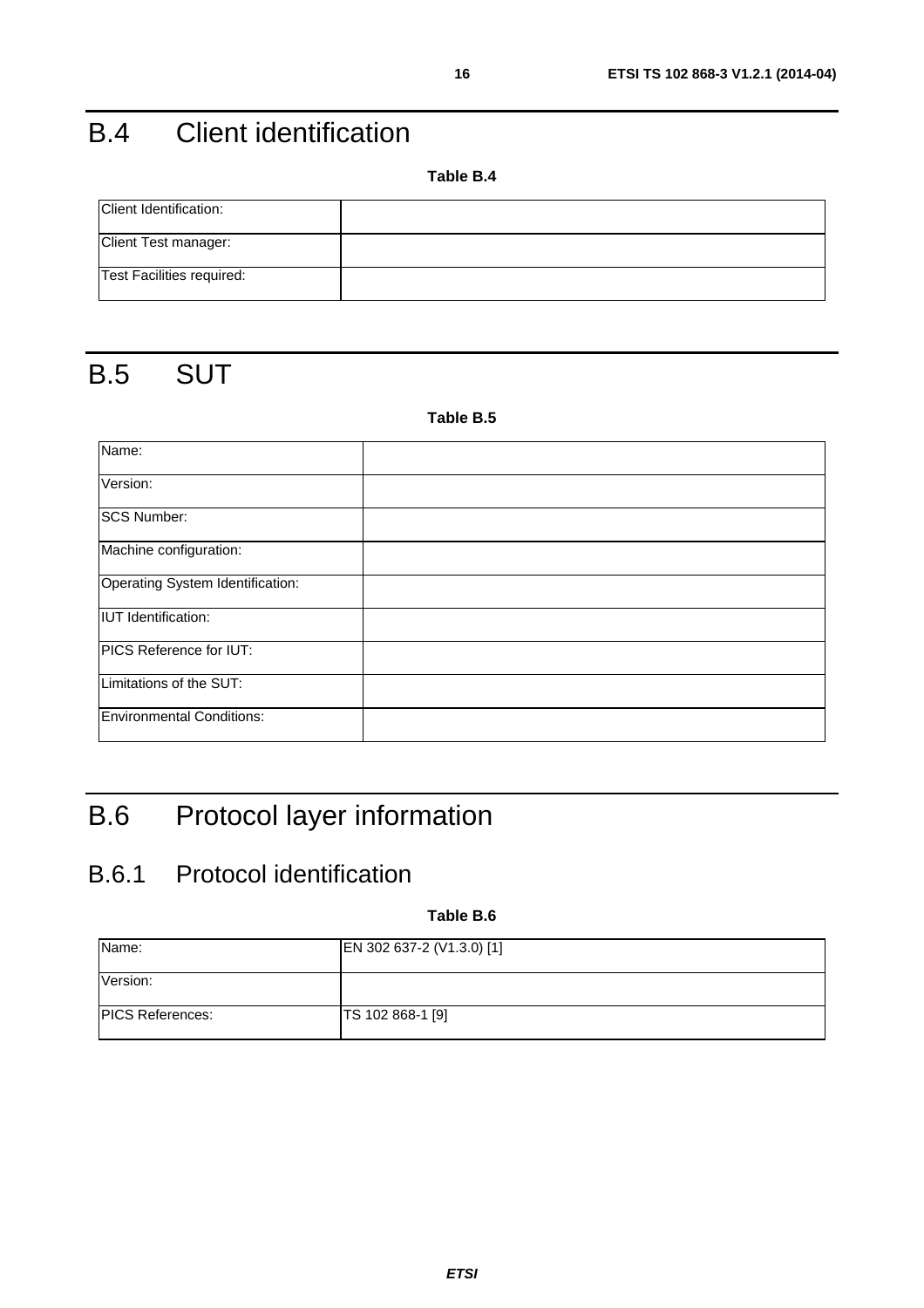## B.6.2 IUT information

| <b>Identifier</b>    | <b>Description</b>   |                                                  |  |  |  |
|----------------------|----------------------|--------------------------------------------------|--|--|--|
| PX_TESTER_STATION_ID | <b>Comment</b>       | Station Id used in messages sent by the tester   |  |  |  |
|                      | Type                 | Integer                                          |  |  |  |
|                      | Default value        | 111 111                                          |  |  |  |
| PX_IUT_STATION_ID    | <b>Comment</b>       | <b>IUT Station Id</b>                            |  |  |  |
|                      | Type                 | Integer                                          |  |  |  |
|                      | <b>Default value</b> |                                                  |  |  |  |
| PX_TS_LATITUDE       | <b>Comment</b>       | The Latitude of the tester                       |  |  |  |
|                      | Type                 | Integer                                          |  |  |  |
|                      | Default value        | 436 175 790                                      |  |  |  |
| PX_TS_LONGITUDE      | <b>Comment</b>       | The Longitude of the tester                      |  |  |  |
|                      | Type                 | Integer                                          |  |  |  |
|                      | Default value        | 70 546 480                                       |  |  |  |
| PX_TIME_DELTA        | <b>Comment</b>       | Tolerance to be applied when checking timestamps |  |  |  |
|                      |                      | (ms)                                             |  |  |  |
|                      | Type                 | Integer                                          |  |  |  |
|                      | Default value        | 1 0 0 0                                          |  |  |  |

### **Table B.7: CAM pixits**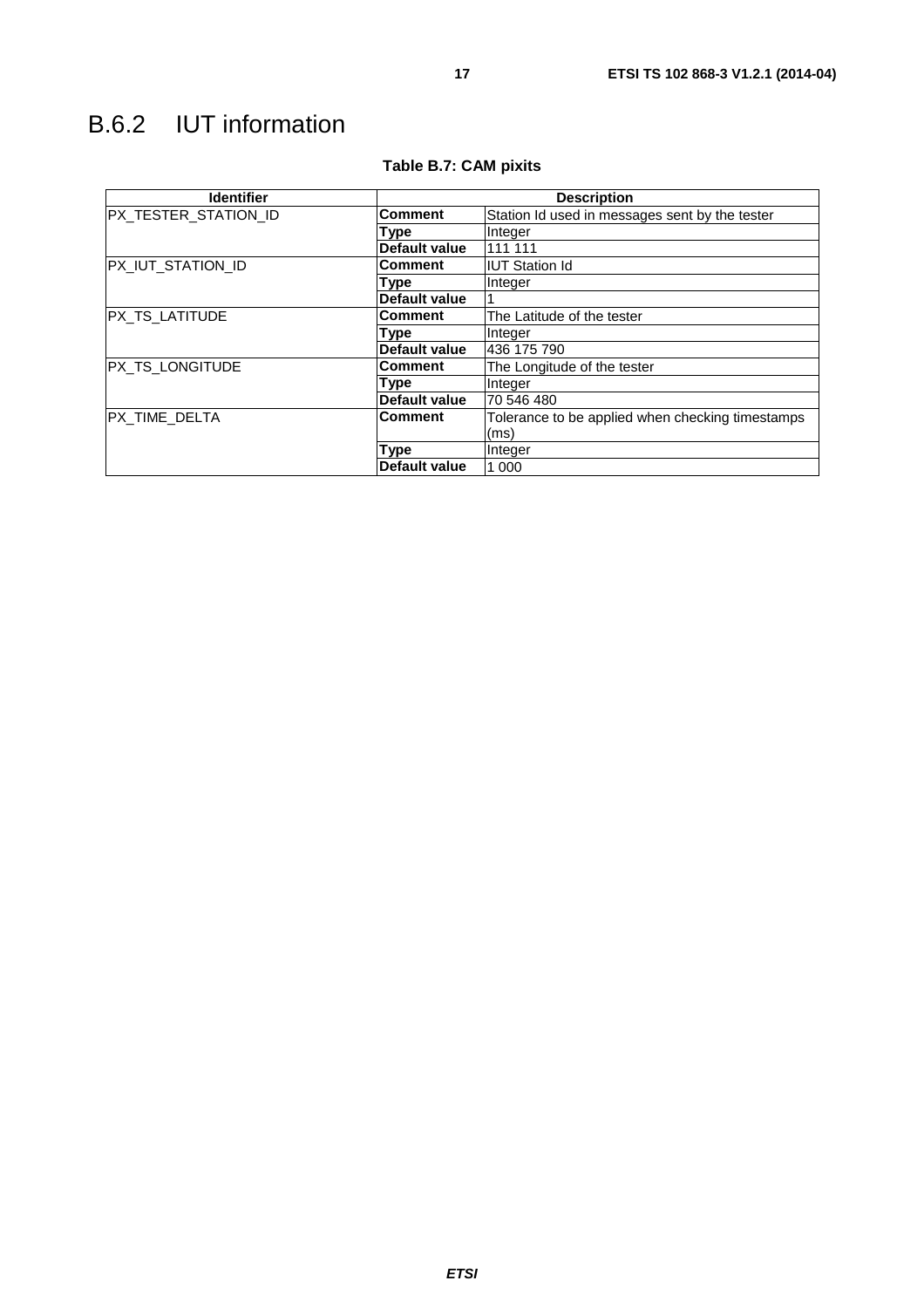## Annex C (normative): PCTR Proforma for CAM

Notwithstanding the provisions of the copyright clause related to the text of the present document, ETSI grants that users of the present document may freely reproduce the PCTR proforma in this annex so that it can be used for its intended purposes and may further publish the completed PCTR.

The PCTR proforma is based on ISO/IEC 9646-6 [4]. Any needed additional information can be found in this International standard document.

## C.1 Identification summary

### C.1.1 Protocol conformance test report

**Table C.1** 

| <b>IPCTR Number:</b>            |  |
|---------------------------------|--|
| <b>IPCTR Date:</b>              |  |
| Corresponding SCTR Number:      |  |
| Corresponding SCTR Date:        |  |
| Test Laboratory Identification: |  |
| <b>Test Laboratory Manager:</b> |  |
| Signature:                      |  |

## C.1.2 IUT identification

**Table C.2** 

| Name:                   |  |
|-------------------------|--|
| Version:                |  |
| Protocol specification: |  |
| PICS:                   |  |
| Previous PCTR if any:   |  |

## C.1.3 Testing environment

**Table C.3** 

| <b>PIXIT Number:</b>                 |  |
|--------------------------------------|--|
| <b>ATS</b> Specification:            |  |
| Abstract Test Method:                |  |
| Means of Testing identification:     |  |
| Date of testing:                     |  |
| Conformance Log reference(s):        |  |
| Retention Date for Log reference(s): |  |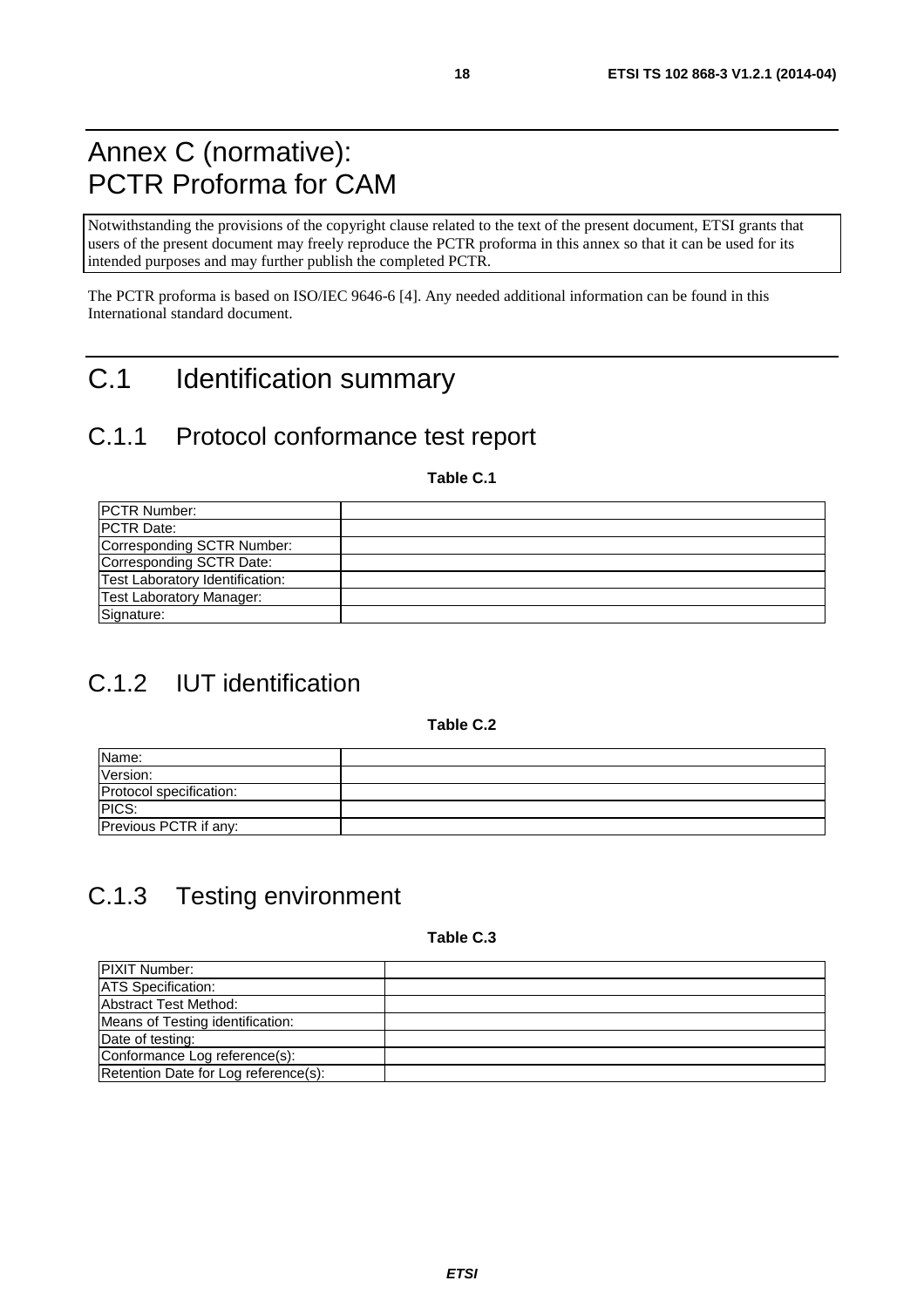#### $C.14$ Limits and reservation

Additional information relevant to the technical contents or further use of the test report, or the rights and obligations of the test laboratory and the client, may be given here. Such information may include restriction on the publication of the report.

#### $C.1.5$ Comments

Additional comments may be given by either the client or the test laboratory on any of the contents of the PCTR, for example, to note disagreement between the two parties.

#### $C.2$ **IUT Conformance status**

This IUT has or has not been shown by conformance assessment to be non-conforming to the specified protocol specification.

Strike the appropriate words in this sentence. If the PICS for this IUT is consistent with the static conformance requirements (as specified in clause C.3 in the present document) and there are no "FAIL" verdicts to be recorded (in clause C.6 in the present document) strike the words "has or", otherwise strike the words "or has not".

#### $C.3$ Static conformance summary

The PICS for this IUT is or is not consistent with the static conformance requirements in the specified protocol.

Strike the appropriate words in this sentence.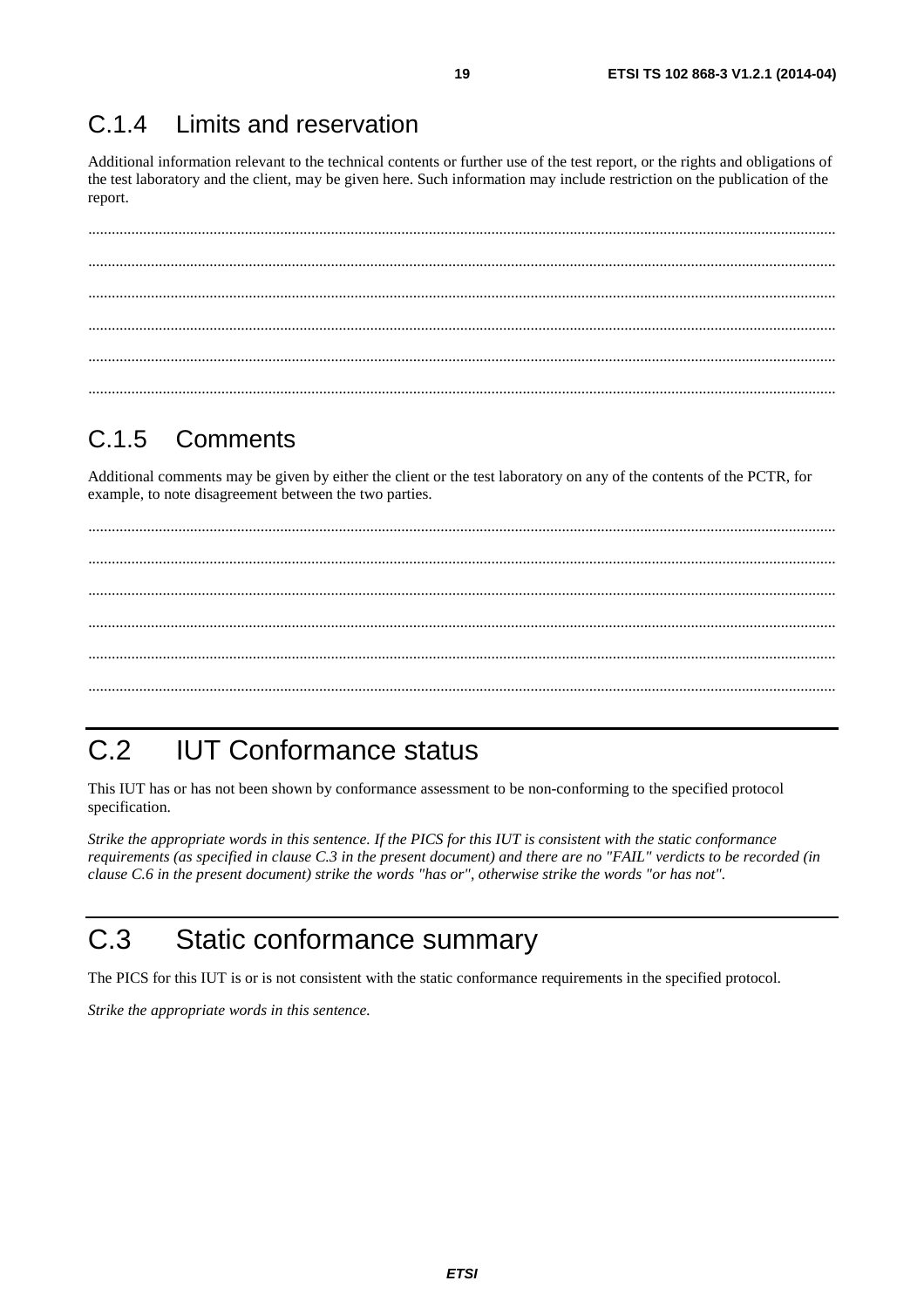#### Dynamic conformance summary  $C.4$

The test campaign did or did not reveal errors in the IUT.

Strike the appropriate words in this sentence. If there are no "FAIL" verdicts to be recorded (in clause C.6 of the present document) strike the words "did or" otherwise strike the words "or did not".

Summary of the results of groups of test:

#### $C.5$ Static conformance review report

If clause C.3 indicates non-conformance, this clause itemizes the mismatches between the PICS and the static conformance requirements of the specified protocol specification.

#### $C.6$ Test campaign report

#### Table C.4: test cases

| <b>ATS Reference</b>  | Selected? | Run?   | <b>Verdict</b> | <b>Observations</b><br>(Reference to any observations<br>made in clause C.7) |
|-----------------------|-----------|--------|----------------|------------------------------------------------------------------------------|
| ITC CAM MSD FMT BV 01 | Yes/No    | Yes/No |                |                                                                              |
| ITC CAM MSD FMT BV 02 | Yes/No    | Yes/No |                |                                                                              |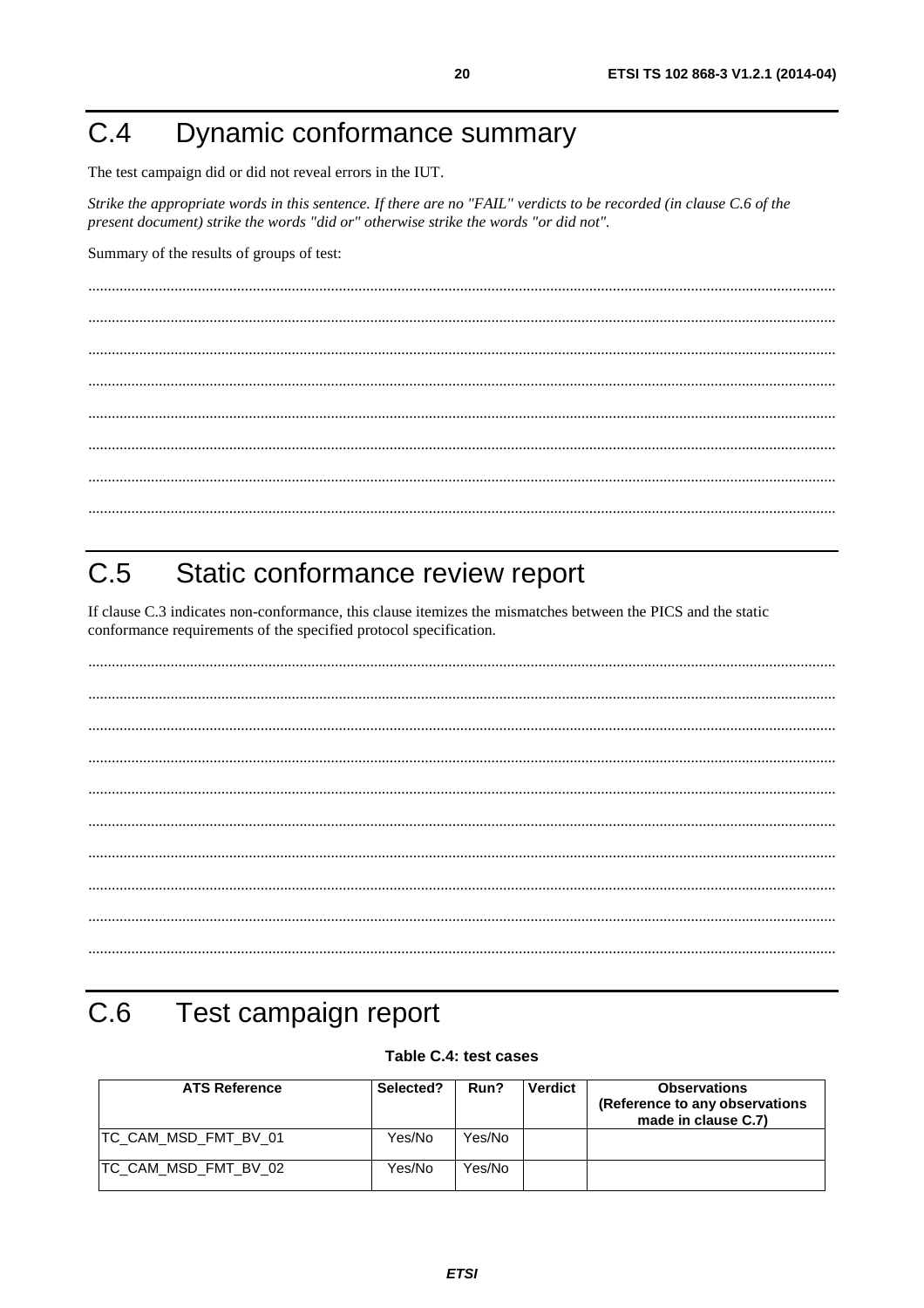| <b>ATS Reference</b>    | Selected? | Run?   | Verdict | <b>Observations</b><br>(Reference to any observations<br>made in clause C.7) |
|-------------------------|-----------|--------|---------|------------------------------------------------------------------------------|
| TC_CAM_MSD_FMT_BV_03    | Yes/No    | Yes/No |         |                                                                              |
| TC CAM MSD FMT BV 04    | Yes/No    | Yes/No |         |                                                                              |
| TC_CAM_MSD_FMT_BV_05    | Yes/No    | Yes/No |         |                                                                              |
| TC_CAM_MSD_INA_BV_01_01 | Yes/No    | Yes/No |         |                                                                              |
| TC_CAM_MSD_INA_BV_01_02 | Yes/No    | Yes/No |         |                                                                              |
| TC_CAM_MSD_INA_BV_01_03 | Yes/No    | Yes/No |         |                                                                              |
| TC_CAM_MSD_INA_BV_01_04 | Yes/No    | Yes/No |         |                                                                              |
| TC_CAM_MSD_INA_BV_01_05 | Yes/No    | Yes/No |         |                                                                              |
| TC CAM MSD INA BV 01 06 | Yes/No    | Yes/No |         |                                                                              |
| TC_CAM_MSD_INA_BV_01_07 | Yes/No    | Yes/No |         |                                                                              |
| TC CAM MSD INA BV 01 08 | Yes/No    | Yes/No |         |                                                                              |
| TC CAM MSD INA BV 01 09 | Yes/No    | Yes/No |         |                                                                              |
| TC_CAM_MSD_INA_BV_01_10 | Yes/No    | Yes/No |         |                                                                              |
| TC_CAM_MSD_INA_BV_01_11 | Yes/No    | Yes/No |         |                                                                              |
| TC_CAM_MSD_INA_BV_01_12 | Yes/No    | Yes/No |         |                                                                              |
| TC_CAM_MSD_INA_BV_01_13 | Yes/No    | Yes/No |         |                                                                              |
| TC_CAM_MSD_INA_BV_01_14 | Yes/No    | Yes/No |         |                                                                              |
| TC_CAM_MSD_INA_BV_01_15 | Yes/No    | Yes/No |         |                                                                              |
| TC_CAM_MSD_INA_BV_01_16 | Yes/No    | Yes/No |         |                                                                              |
| TC CAM MSD INA BV 01 17 | Yes/No    | Yes/No |         |                                                                              |
| TC_CAM_MSD_INA_BV_01_18 | Yes/No    | Yes/No |         |                                                                              |
| TC_CAM_MSD_INA_BV_01_19 | Yes/No    | Yes/No |         |                                                                              |
| TC_CAM_MSD_INA_BV_01_20 | Yes/No    | Yes/No |         |                                                                              |
| TC_CAM_MSD_INA_BV_01_21 | Yes/No    | Yes/No |         |                                                                              |
| TC_CAM_MSD_INA_BV_01_22 | Yes/No    | Yes/No |         |                                                                              |
| TC CAM MSD INA BV 01 23 | Yes/No    | Yes/No |         |                                                                              |
| TC_CAM_MSD_INA_BV_01_24 | Yes/No    | Yes/No |         |                                                                              |
| TC_CAM_MSD_INA_BV_01_25 | Yes/No    | Yes/No |         |                                                                              |
| TC_CAM_MSD_INA_BV_01_26 | Yes/No    | Yes/No |         |                                                                              |
| TC_CAM_MSD_INA_BV_01_27 | Yes/No    | Yes/No |         |                                                                              |
| TC_CAM_MSD_INA_BV_01_28 | Yes/No    | Yes/No |         |                                                                              |
| TC_CAM_MSD_INA_BV_01_29 | Yes/No    | Yes/No |         |                                                                              |
| TC_CAM_MSD_INA_BV_01_30 | Yes/No    | Yes/No |         |                                                                              |
| TC_CAM_MSD_INA_BV_01_31 | Yes/No    | Yes/No |         |                                                                              |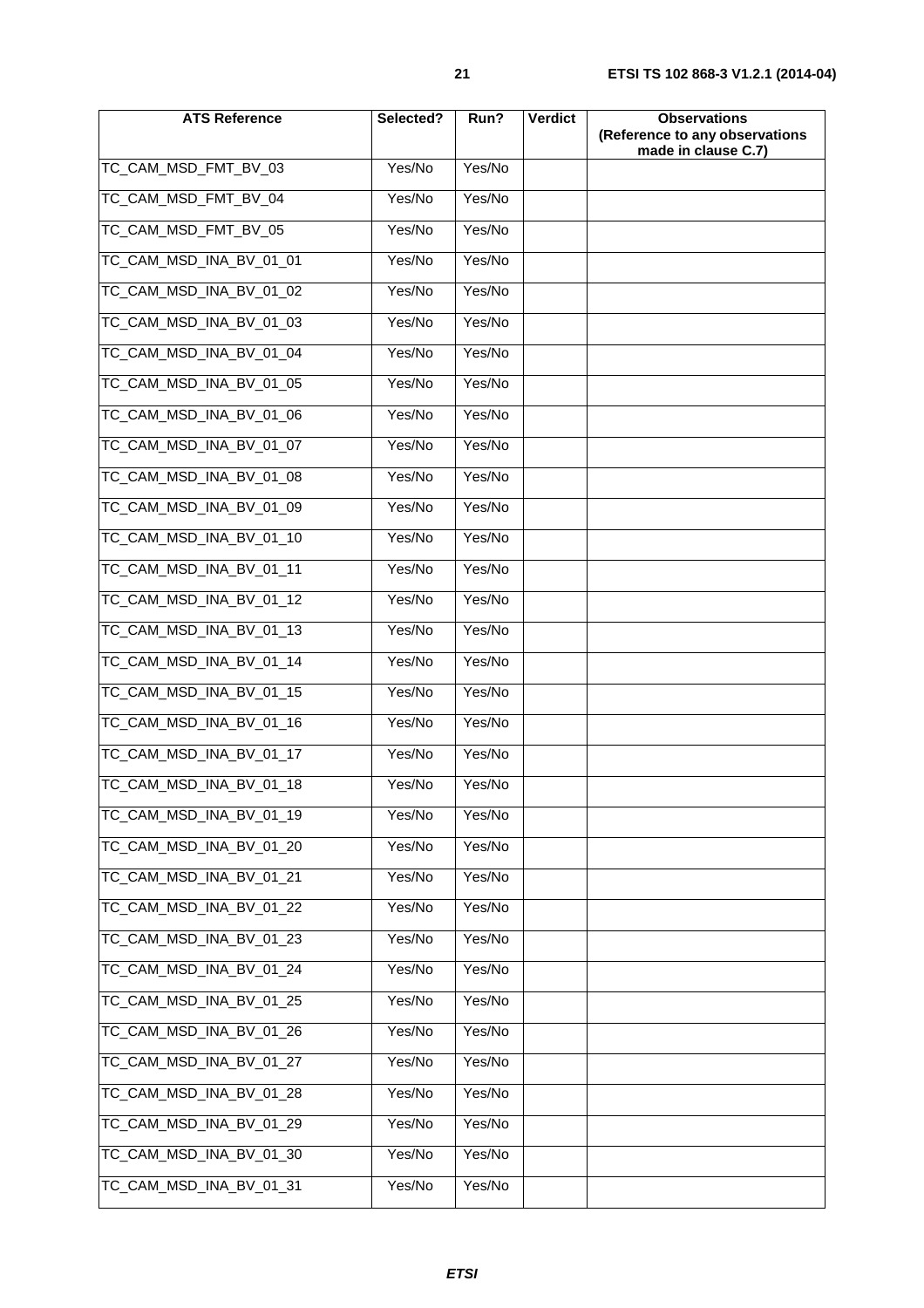| <b>ATS Reference</b>    | Selected? | Run?   | <b>Verdict</b> | <b>Observations</b><br>(Reference to any observations<br>made in clause C.7) |
|-------------------------|-----------|--------|----------------|------------------------------------------------------------------------------|
| TC_CAM_MSD_INA_BV_01_32 | Yes/No    | Yes/No |                |                                                                              |
| TC CAM MSD INA BV 01 33 | Yes/No    | Yes/No |                |                                                                              |
| TC_CAM_MSD_INA_BV_01_34 | Yes/No    | Yes/No |                |                                                                              |
| TC_CAM_MSD_INA_BV_01_35 | Yes/No    | Yes/No |                |                                                                              |
| TC_CAM_MSD_INA_BV_02    | Yes/No    | Yes/No |                |                                                                              |
| TC_CAM_MSD_INA_BV_03    | Yes/No    | Yes/No |                |                                                                              |
| TC CAM MSD INA BV 04    | Yes/No    | Yes/No |                |                                                                              |
| TC_CAM_MSD_INA_BV_05    | Yes/No    | Yes/No |                |                                                                              |
| TC_CAM_MSD_INA_BV_06    | Yes/No    | Yes/No |                |                                                                              |
| TC_CAM_MSD_INA_BV_07    | Yes/No    | Yes/No |                |                                                                              |
| TC_CAM_MSD_INA_BV_08    | Yes/No    | Yes/No |                |                                                                              |
| TC_CAM_MSD_GFQ_BV_01    | Yes/No    | Yes/No |                |                                                                              |
| TC CAM MSD GFQ BV 02    | Yes/No    | Yes/No |                |                                                                              |
| TC_CAM_MSD_GFQ_BV_03    | Yes/No    | Yes/No |                |                                                                              |
| TC_CAM_MSD_GFQ_BV_04    | Yes/No    | Yes/No |                |                                                                              |
| TC_CAM_MSD_GFQ_BV_05    | Yes/No    | Yes/No |                |                                                                              |
| TC CAM MSD GFQ BV 06    | Yes/No    | Yes/No |                |                                                                              |
| TC_CAM_MSD_GFQ_BV_07    | Yes/No    | Yes/No |                |                                                                              |
| TC_CAM_MSP_BV_01        | Yes/No    | Yes/No |                |                                                                              |

#### $C.7$ **Observations**

Additional information relevant to the technical content of the PCTR is given here.